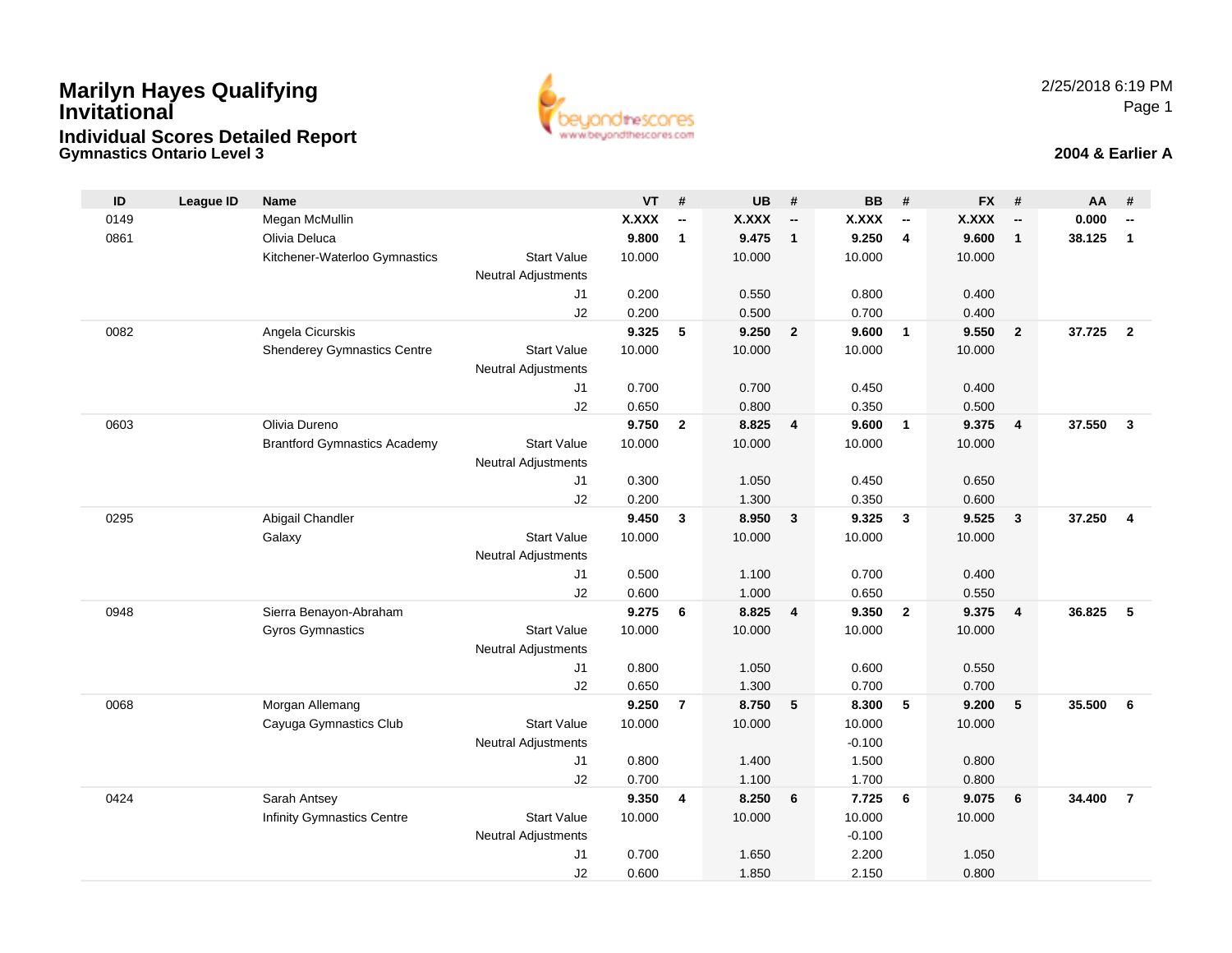

#### **Gymnastics Ontario Level 3**

#### **ID League ID Name VT # UB # BB # FX # AA #** 0479 Paige Beeley **9.800 <sup>2</sup> 9.250 <sup>3</sup> 9.200 <sup>4</sup> 9.750 <sup>1</sup> 38.000 <sup>1</sup>** Twisters Gymnastics Clubb 3tart Value 10.000 10.000 10.000 10.000 10.000 Neutral Adjustments J1 0.200 0.850 0.800 0.250 J2 0.200 0.650 0.800 0.250 0504 Ceilidh Heramchuk **9.625 <sup>3</sup> 9.350 <sup>1</sup> 9.100 <sup>7</sup> 9.750 <sup>1</sup> 37.825 <sup>2</sup>** Twisters Gymnastics Clubb 3tart Value 10.000 10.000 10.000 10.000 10.000 Neutral Adjustments J1 0.450 0.650 0.900 0.200 J2 0.300 0.650 0.900 0.300 0533 Mackenzie Taylor **9.600 <sup>4</sup> 9.250 <sup>3</sup> 9.400 <sup>2</sup> 9.125 <sup>4</sup> 37.375 <sup>3</sup>** Twisters Gymnastics Clubb 3tart Value 10.000 10.000 10.000 10.000 10.000 Neutral Adjustments J1 0.400 0.800 0.650 0.800 J2 0.400 0.700 0.550 0.950 0150 Amina Najib **9.400 <sup>5</sup> 9.300 <sup>2</sup> 8.825 <sup>8</sup> 9.250 <sup>2</sup> 36.775 <sup>4</sup>** Ajax Acro's Gym Club Start Value 10.000 10.000 10.000 10.000 Neutral Adjustments J1 0.700 0.750 1.300 0.850 J2 0.500 0.650 1.050 0.650 0530 Annika Stratton **9.400 <sup>5</sup> 8.850 <sup>4</sup> 9.150 <sup>6</sup> 9.175 <sup>3</sup> 36.575 <sup>5</sup>** Twisters Gymnastics Clubb 3tart Value 10.000 10.000 10.000 10.000 10.000 Neutral Adjustments J1 0.600 1.000 0.850 0.900 J2 0.600 1.300 0.850 0.750 0471 Kristen Gotthelf **9.825 <sup>1</sup> 8.500 <sup>6</sup> 9.675 <sup>1</sup> 8.350 <sup>5</sup> 36.350 <sup>6</sup>** Infinity Gymnastics Centre Start Value 10.000 10.000 10.000 10.000 Neutral AdjustmentsJ1 0.150 1.550 0.350 1.650 J2 0.200 1.450 0.300 1.650 0604 Kayla Fletcher **9.625 <sup>3</sup> 8.775 <sup>5</sup> 9.300 <sup>3</sup> 8.225 <sup>6</sup> 35.925 <sup>7</sup>** Brantford Gymnastics Academy Start Valuee 10.000 10.000 10.000 10.000 Neutral Adjustments J1 0.450 1.350 0.750 1.750 J20.300 1.100 0.650 1.800

### **2004 & Earlier B**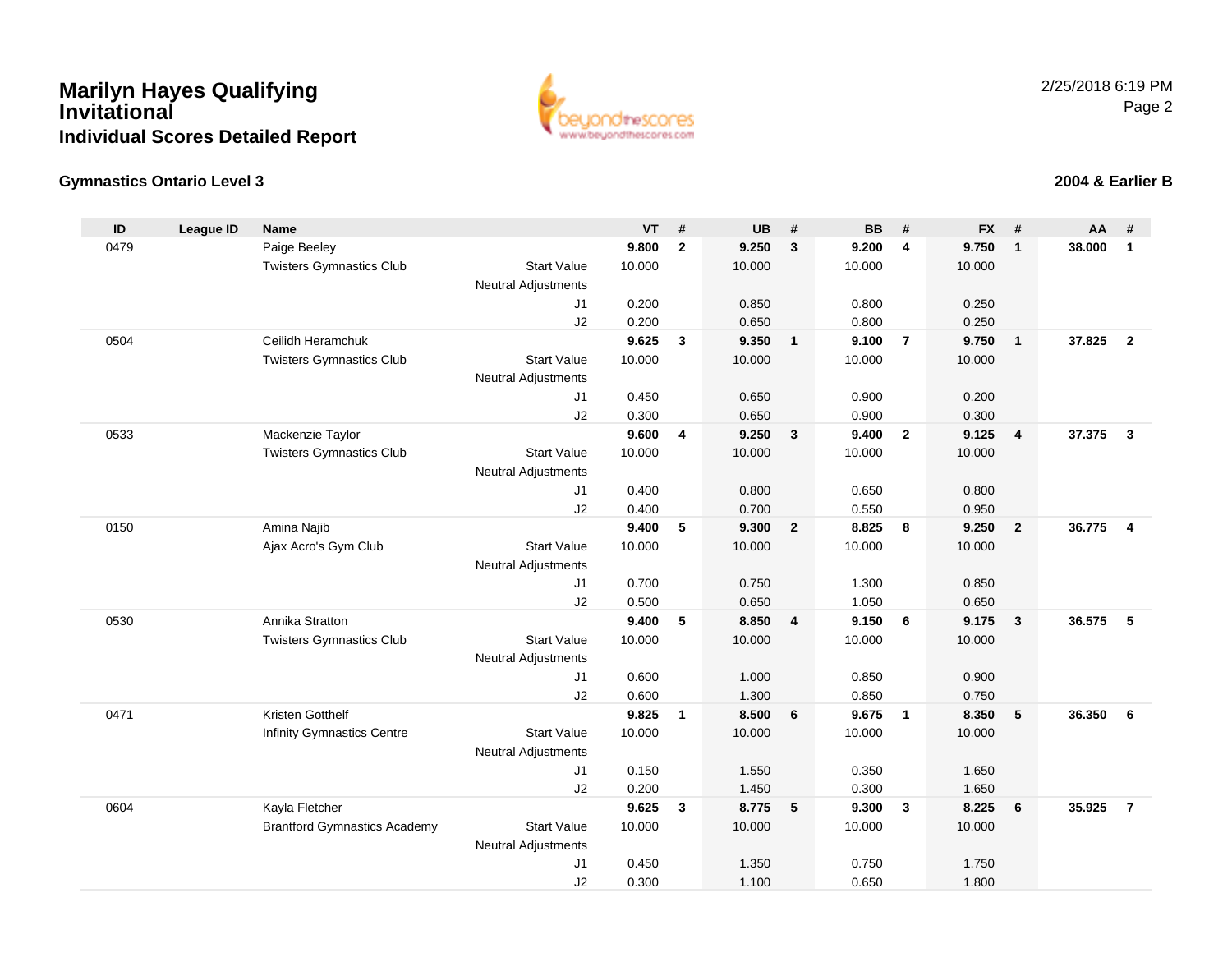| Invitational | <b>Marilyn Hayes Qualifying</b>   | <b>Individual Scores Detailed Report</b> |                                                  | www.beyondthescores.com |                          |           |                          |           |                          |           |                          | 2/25/2018 6:19 PM | Page 3                  |
|--------------|-----------------------------------|------------------------------------------|--------------------------------------------------|-------------------------|--------------------------|-----------|--------------------------|-----------|--------------------------|-----------|--------------------------|-------------------|-------------------------|
| 0901         |                                   | Lauren Zyskowski                         |                                                  | 9.300                   | 6                        | 8.200     | $\overline{7}$           | 9.175     | 5                        | 8.200     | $\overline{7}$           | 34.875            | 8                       |
|              |                                   | Halton Hills Gymnastic Centre            | <b>Start Value</b>                               | 10.000                  |                          | 10.000    |                          | 10.000    |                          | 10.000    |                          |                   |                         |
|              |                                   |                                          | <b>Neutral Adjustments</b>                       |                         |                          |           |                          |           |                          |           |                          |                   |                         |
|              |                                   |                                          | J1                                               | 0.700                   |                          | 1.650     |                          | 0.750     |                          | 1.700     |                          |                   |                         |
|              |                                   |                                          | J2                                               | 0.700                   |                          | 1.950     |                          | 0.900     |                          | 1.900     |                          |                   |                         |
|              | <b>Gymnastics Ontario Level 3</b> |                                          |                                                  |                         |                          |           |                          |           |                          |           |                          |                   | 2005 A                  |
| ID           | League ID                         | <b>Name</b>                              |                                                  | $VT$ #                  |                          | <b>UB</b> | #                        | <b>BB</b> | #                        | <b>FX</b> | #                        | AA                | #                       |
| 0823         |                                   | Alexandria Greene                        |                                                  | X.XXX                   | $\overline{\phantom{a}}$ | X.XXX     | $\overline{\phantom{a}}$ | X.XXX     | $\overline{\phantom{a}}$ | X.XXX     | $\overline{\phantom{a}}$ | 0.000             |                         |
| 0786         |                                   | <b>Emily Kovacevic</b>                   |                                                  | 9.775                   | $\overline{1}$           | 9.225     | $\overline{2}$           | 9.425     | $\overline{2}$           | 9.500     | $\mathbf{1}$             | 37.925            | $\overline{1}$          |
|              |                                   | Kitchener-Waterloo Gymnastics            | <b>Start Value</b><br><b>Neutral Adjustments</b> | 10.000                  |                          | 10.000    |                          | 10.000    |                          | 10.000    |                          |                   |                         |
|              |                                   |                                          | J1                                               | 0.200                   |                          | 0.750     |                          | 0.550     |                          | 0.450     |                          |                   |                         |
|              |                                   |                                          | J2                                               | 0.250                   |                          | 0.800     |                          | 0.600     |                          | 0.550     |                          |                   |                         |
| 0298         |                                   | <b>Eliot Savor</b>                       |                                                  | 9.500                   | 4                        | 9.200     | $\mathbf{3}$             | 9.450     | $\mathbf{1}$             | 9.100     | 6                        | 37.250            | $\overline{2}$          |
|              |                                   | Galaxy                                   | <b>Start Value</b>                               | 10.000                  |                          | 10.000    |                          | 10.000    |                          | 10.000    |                          |                   |                         |
|              |                                   |                                          | <b>Neutral Adjustments</b>                       |                         |                          |           |                          |           |                          |           |                          |                   |                         |
|              |                                   |                                          | J1                                               | 0.500                   |                          | 0.800     |                          | 0.650     |                          | 0.950     |                          |                   |                         |
|              |                                   |                                          | J2                                               | 0.500                   |                          | 0.800     |                          | 0.450     |                          | 0.850     |                          |                   |                         |
| 0127         |                                   | Jessica McDonald                         |                                                  | 9.675                   | $\overline{2}$           | 9.300     | $\overline{1}$           | 8.950     | $\overline{4}$           | 9.200     | $\overline{4}$           | 37.125            | $\overline{\mathbf{3}}$ |
|              |                                   | <b>Shenderey Gymnastics Centre</b>       | <b>Start Value</b>                               | 10.000                  |                          | 10.000    |                          | 10.000    |                          | 10.000    |                          |                   |                         |
|              |                                   |                                          | <b>Neutral Adjustments</b>                       |                         |                          |           |                          |           |                          |           |                          |                   |                         |
|              |                                   |                                          | J1                                               | 0.350                   |                          | 0.650     |                          | 1.050     |                          | 0.750     |                          |                   |                         |
|              |                                   |                                          | J2                                               | 0.300                   |                          | 0.750     |                          | 1.050     |                          | 0.850     |                          |                   |                         |
| 0152         |                                   | Cassidy Gosse                            |                                                  | 9.325                   | 6                        | 9.300     | $\overline{\mathbf{1}}$  | 8.925     | 5                        | 9.450     | $\overline{2}$           | 37.000            | $\overline{4}$          |
|              |                                   | Ajax Acro's Gym Club                     | <b>Start Value</b><br><b>Neutral Adjustments</b> | 10.000                  |                          | 10.000    |                          | 10.000    |                          | 10.000    |                          |                   |                         |
|              |                                   |                                          | J1                                               | 0.700                   |                          | 0.750     |                          | 1.050     |                          | 0.650     |                          |                   |                         |
|              |                                   |                                          | J2                                               | 0.650                   |                          | 0.650     |                          | 1.100     |                          | 0.450     |                          |                   |                         |
| 0148         |                                   | Ines Lepage                              |                                                  | 9.675                   | $\overline{2}$           | 9.125     | $\overline{4}$           | 9.050     | 3                        | 9.050     | $\overline{7}$           | 36.900            | -5                      |
|              |                                   | Ajax Acro's Gym Club                     | <b>Start Value</b><br><b>Neutral Adjustments</b> | 10.000                  |                          | 10.000    |                          | 10.000    |                          | 10.000    |                          |                   |                         |
|              |                                   |                                          | J1                                               | 0.250                   |                          | 0.950     |                          | 1.050     |                          | 0.900     |                          |                   |                         |
|              |                                   |                                          | J2                                               | 0.400                   |                          | 0.800     |                          | 0.850     |                          | 1.000     |                          |                   |                         |
| 0067         |                                   | Karissa Mino                             |                                                  | 9.350                   | 5                        | 9.075     | 5                        | 8.450     | 6                        | 9.150     | 5                        | 36.025            | 6                       |
|              |                                   | Cayuga Gymnastics Club                   | <b>Start Value</b><br><b>Neutral Adjustments</b> | 10.000                  |                          | 10.000    |                          | 10.000    |                          | 10.000    |                          |                   |                         |

◢

J1

0.600 0.950 1.400 0.850

2/25/2018 6:19 PM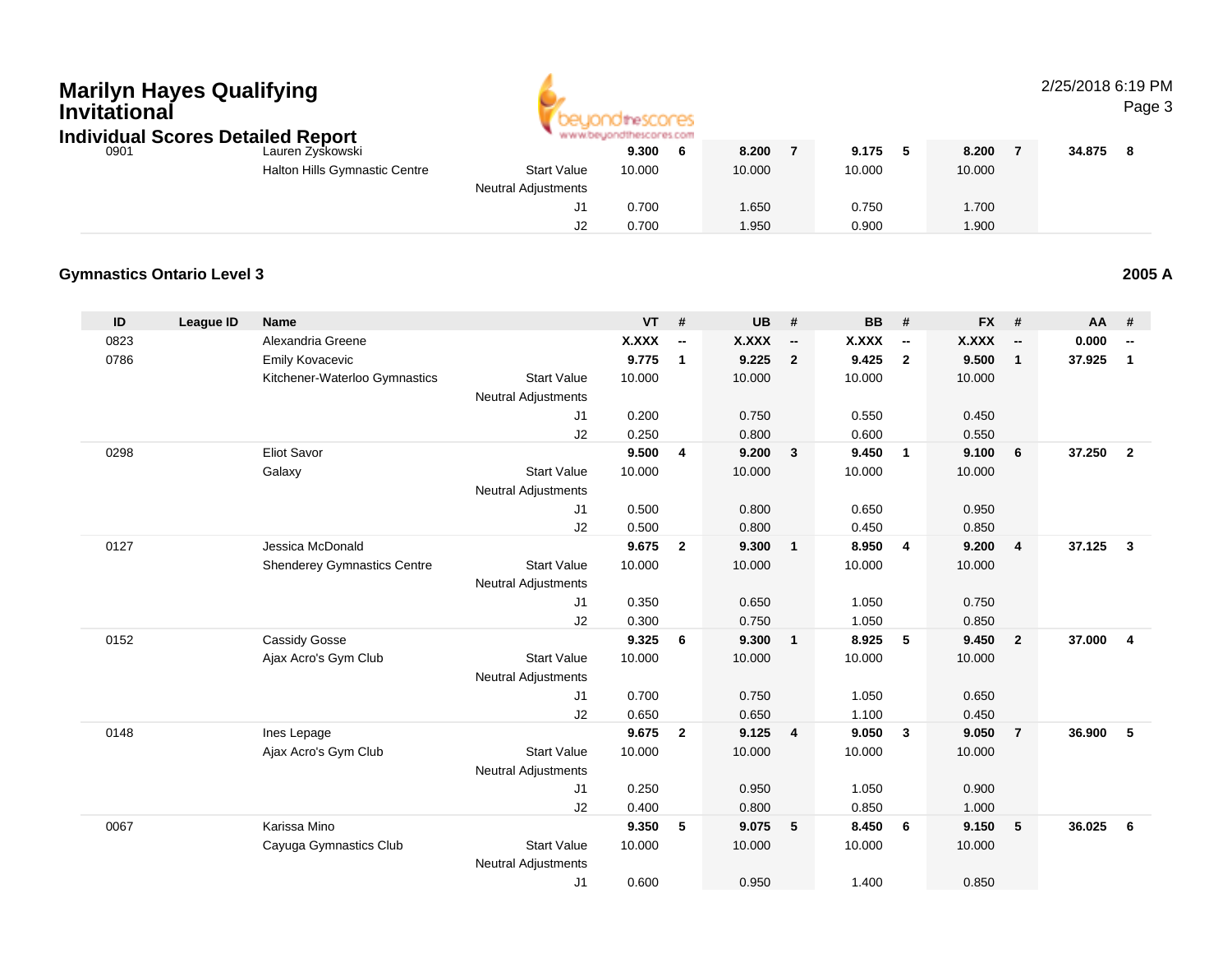

### 2/25/2018 6:19 PM

Page 4

|                            | J2                               | 0.700  |              | 0.900                                                  | 1.700              | 0.850      |        |        |   |
|----------------------------|----------------------------------|--------|--------------|--------------------------------------------------------|--------------------|------------|--------|--------|---|
| Kiana Barszcz              |                                  |        | $\mathbf{3}$ |                                                        | 8.375              | 9.350      | $_{3}$ | 35.675 |   |
| Infinity Gymnastics Centre | <b>Start Value</b>               | 10.000 |              | 10.000                                                 | 10.000             | 10.000     |        |        |   |
|                            | <b>Neutral Adjustments</b>       |        |              |                                                        |                    |            |        |        |   |
|                            | J1                               | 0.500  |              | 1.550                                                  | 1.600              | 0.600      |        |        |   |
|                            | J2                               | 0.400  |              | 1.650                                                  | 1.650              | 0.700      |        |        |   |
| Sandra Alsalloum           |                                  |        | - 3          |                                                        | 8.050              | 9.100      |        | 34.700 | 8 |
| Ajax Acro's Gym Club       | <b>Start Value</b>               | 10.000 |              | 10.000                                                 | 10.000             | 10.000     |        |        |   |
|                            | <b>Neutral Adjustments</b>       |        |              |                                                        |                    |            |        |        |   |
|                            | J1                               | 0.500  |              | 2.150                                                  | 2.000              | 0.800      |        |        |   |
|                            | J <sub>2</sub>                   | 0.400  |              | 1.850                                                  | 1.900              | 1.000      |        |        |   |
|                            | idividual Scores Detailed Report |        |              | <b>M.M.MCAMANI INTERNATI ILIYUTI</b><br>9.550<br>9.550 | 8.400 6<br>8.000 7 | - 7<br>- 8 |        | - 6    |   |

#### **Gymnastics Ontario Level 3**

**ID League ID Name VT # UB # BB # FX # AA #** 0076 Ruby Brown **9.450 <sup>4</sup> 9.625 <sup>1</sup> 9.500 <sup>1</sup> 9.700 <sup>1</sup> 38.275 <sup>1</sup>** Shenderey Gymnastics Centre Start Value 10.000 10.000 10.000 10.000 Neutral Adjustments J1 0.600 0.450 0.600 0.300 J2 0.500 0.300 0.400 0.300 0522 Mya Roberts **9.500 <sup>3</sup> 8.950 <sup>3</sup> 9.300 <sup>2</sup> 9.550 <sup>3</sup> 37.300 <sup>2</sup>** Twisters Gymnastics Clubb 3tart Value 10.000 10.000 10.000 10.000 10.000 Neutral Adjustments J1 0.500 1.050 0.750 0.400 J2 0.500 1.050 0.650 0.500 0785 Mimi William **9.600 <sup>2</sup> 8.675 <sup>5</sup> 9.150 <sup>4</sup> 9.675 <sup>2</sup> 37.100 <sup>3</sup>** Kitchener-Waterloo Gymnastics Start Valuee 10.000 10.000 10.000 10.000 Neutral Adjustments J1 0.500 1.350 0.900 0.300 J2 0.300 1.300 0.800 0.350 0721 Justine Cypher **9.600 <sup>2</sup> 8.800 <sup>4</sup> 9.050 <sup>5</sup> 9.425 <sup>4</sup> 36.875 <sup>4</sup>** Gyros Gymnastics Start Valuee 10.000 10.000 10.000 10.000 Neutral Adjustments J1 0.300 1.150 0.850 0.600 J2 0.500 1.250 1.050 0.550 0153 Evelyn Singh **9.775 <sup>1</sup> 8.575 <sup>7</sup> 9.225 <sup>3</sup> 9.250 <sup>5</sup> 36.825 <sup>5</sup>** Ajax Acro's Gym Club Start Value 10.000 10.000 10.000 10.000 Neutral Adjustments J10.200 1.350 0.800 0.800

**2005 B**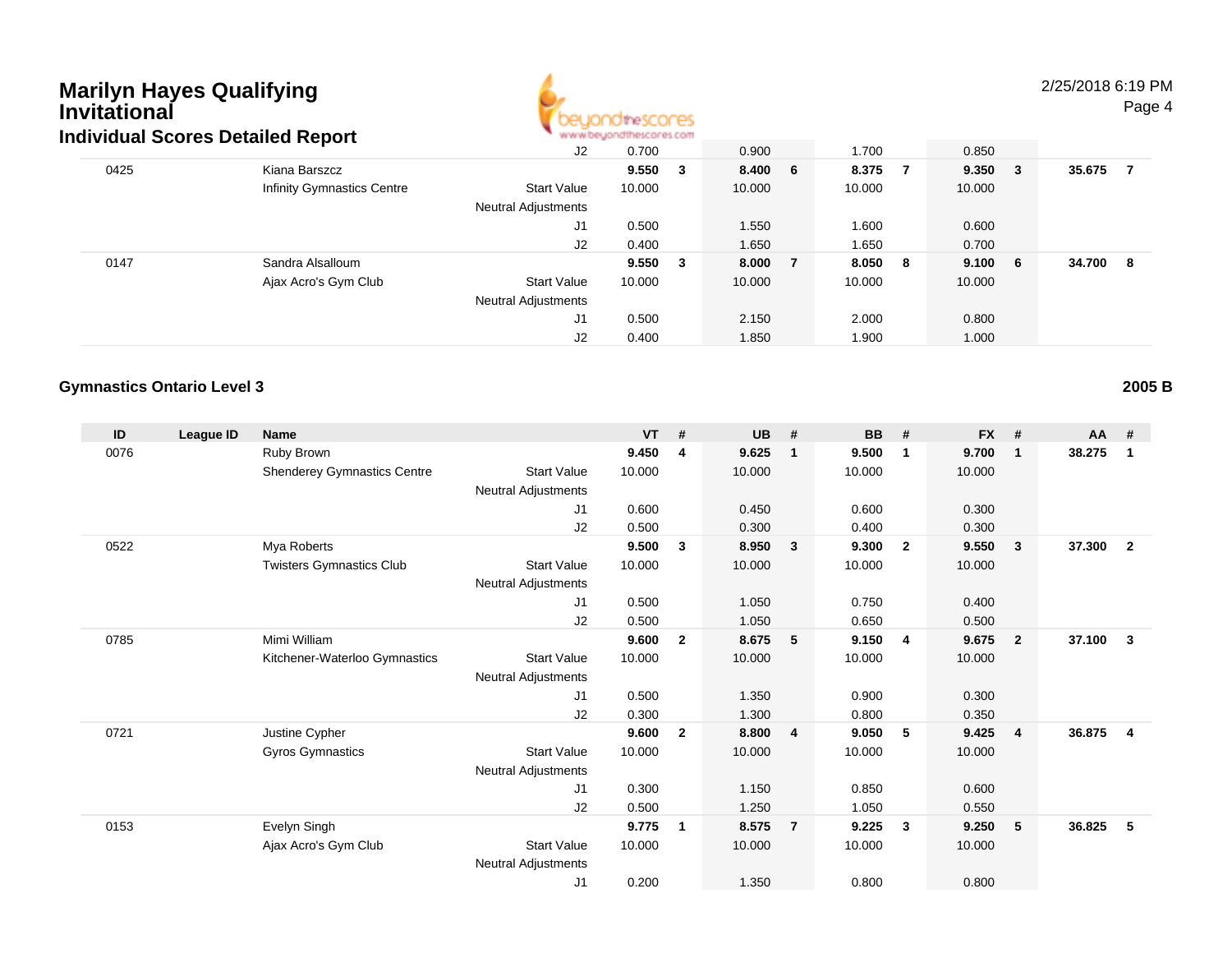

Page 5

|      |                               | J2                         | 0.250  |              | 1.500  |                | 0.750  |                | 0.700  |                 |        |                |
|------|-------------------------------|----------------------------|--------|--------------|--------|----------------|--------|----------------|--------|-----------------|--------|----------------|
| 0932 | Jessica de Leon               |                            | 9.600  | $\mathbf{2}$ | 8.550  | 8              | 9.000  | 6              | 9.100  | $6\overline{6}$ | 36.250 | 6              |
|      | Ajax Acro's Gym Club          | <b>Start Value</b>         | 10.000 |              | 10.000 |                | 10.000 |                | 10.000 |                 |        |                |
|      |                               | <b>Neutral Adjustments</b> |        |              |        |                |        |                |        |                 |        |                |
|      |                               | J <sub>1</sub>             | 0.400  |              | 1.600  |                | 1.000  |                | 0.900  |                 |        |                |
|      |                               | J2                         | 0.400  |              | 1.300  |                | 1.000  |                | 0.900  |                 |        |                |
| 0154 | Iyanna Gangadin               |                            | 9.275  | 5            | 8.650  | 6              | 8.850  | $\overline{7}$ | 9.025  | $\overline{7}$  | 35.800 | $\overline{7}$ |
|      | Ajax Acro's Gym Club          | <b>Start Value</b>         | 10.000 |              | 10.000 |                | 10.000 |                | 10.000 |                 |        |                |
|      |                               | <b>Neutral Adjustments</b> |        |              |        |                |        |                |        |                 |        |                |
|      |                               | J1                         | 0.800  |              | 1.200  |                | 1.200  |                | 1.100  |                 |        |                |
|      |                               | J2                         | 0.650  |              | 1.500  |                | 1.100  |                | 0.850  |                 |        |                |
| 0310 | Dani Allen                    |                            | 9.200  | 6            | 9.350  | $\overline{2}$ | 8.225  | 9              | 8.800  | 8               | 35.575 | - 8            |
|      | Galaxy                        | <b>Start Value</b>         | 10.000 |              | 10.000 |                | 10.000 |                | 10.000 |                 |        |                |
|      |                               | <b>Neutral Adjustments</b> |        |              |        |                |        |                |        |                 |        |                |
|      |                               | J1                         | 0.800  |              | 0.600  |                | 1.900  |                | 1.150  |                 |        |                |
|      |                               | J2                         | 0.800  |              | 0.700  |                | 1.650  |                | 1.250  |                 |        |                |
| 0903 | Rylee McDonald                |                            | 9.200  | 6            | 7.775  | 9              | 8.725  | 8              | 8.050  | - 9             | 33.750 | - 9            |
|      | Halton Hills Gymnastic Centre | <b>Start Value</b>         | 10.000 |              | 10.000 |                | 10.000 |                | 10.000 |                 |        |                |
|      |                               | Neutral Adjustments        |        |              |        |                |        |                |        |                 |        |                |
|      |                               | J1                         | 0.800  |              | 2.050  |                | 1.350  |                | 2.000  |                 |        |                |
|      |                               | J2                         | 0.800  |              | 2.400  |                | 1.200  |                | 1.900  |                 |        |                |

#### **Gymnastics Ontario Level 3**

**2006 A**

| ID   | League ID | Name                    |                            | <b>VT</b>    | #                        | <b>UB</b> | #                        | <b>BB</b> | #                       | $FX$ # |                          | <b>AA</b> | #                        |
|------|-----------|-------------------------|----------------------------|--------------|--------------------------|-----------|--------------------------|-----------|-------------------------|--------|--------------------------|-----------|--------------------------|
| 0709 |           | Ava Robertson           |                            | <b>X.XXX</b> | $\overline{\phantom{a}}$ | X.XXX     | $\overline{\phantom{a}}$ | X.XXX     | $\sim$                  | X.XXX  | $\overline{\phantom{a}}$ | 0.000     | $\overline{\phantom{a}}$ |
| 0143 |           | Halle-Kae Aguilera      |                            | 9.475        | $\overline{4}$           | 9.250     | $\overline{\mathbf{2}}$  | 9.625     |                         | 9.375  | - 5                      | 37.725    | -1                       |
|      |           | Ajax Acro's Gym Club    | <b>Start Value</b>         | 10.000       |                          | 10.000    |                          | 10.000    |                         | 10.000 |                          |           |                          |
|      |           |                         | <b>Neutral Adjustments</b> |              |                          |           |                          |           |                         |        |                          |           |                          |
|      |           |                         | J1                         | 0.500        |                          | 0.800     |                          | 0.400     |                         | 0.650  |                          |           |                          |
|      |           |                         | J2                         | 0.550        |                          | 0.700     |                          | 0.350     |                         | 0.600  |                          |           |                          |
| 0725 |           | Dana Grajcer            |                            | 9.700        | $\mathbf{2}$             | 8.925     | $\overline{\mathbf{4}}$  | 9.125     | $\overline{\mathbf{3}}$ | 9.475  | $\overline{\mathbf{3}}$  | 37.225    | $\overline{\mathbf{2}}$  |
|      |           | <b>Gyros Gymnastics</b> | <b>Start Value</b>         | 10.000       |                          | 10.000    |                          | 10.000    |                         | 10.000 |                          |           |                          |
|      |           |                         | <b>Neutral Adjustments</b> |              |                          |           |                          |           |                         |        |                          |           |                          |
|      |           |                         | J1                         | 0.400        |                          | 0.950     |                          | 0.800     |                         | 0.500  |                          |           |                          |
|      |           |                         | J2                         | 0.200        |                          | 1.200     |                          | 0.950     |                         | 0.550  |                          |           |                          |
| 0332 |           | Maria-Isabella Jack     |                            | 9.750        | $\mathbf 1$              | 8.650 5   |                          | 8.950     | 5                       | 9.600  | $\blacksquare$           | 36.950    | - 3                      |
|      |           | Galaxy                  | <b>Start Value</b>         | 10.000       |                          | 10.000    |                          | 10.000    |                         | 10.000 |                          |           |                          |
|      |           |                         | <b>Neutral Adjustments</b> |              |                          |           |                          |           |                         |        |                          |           |                          |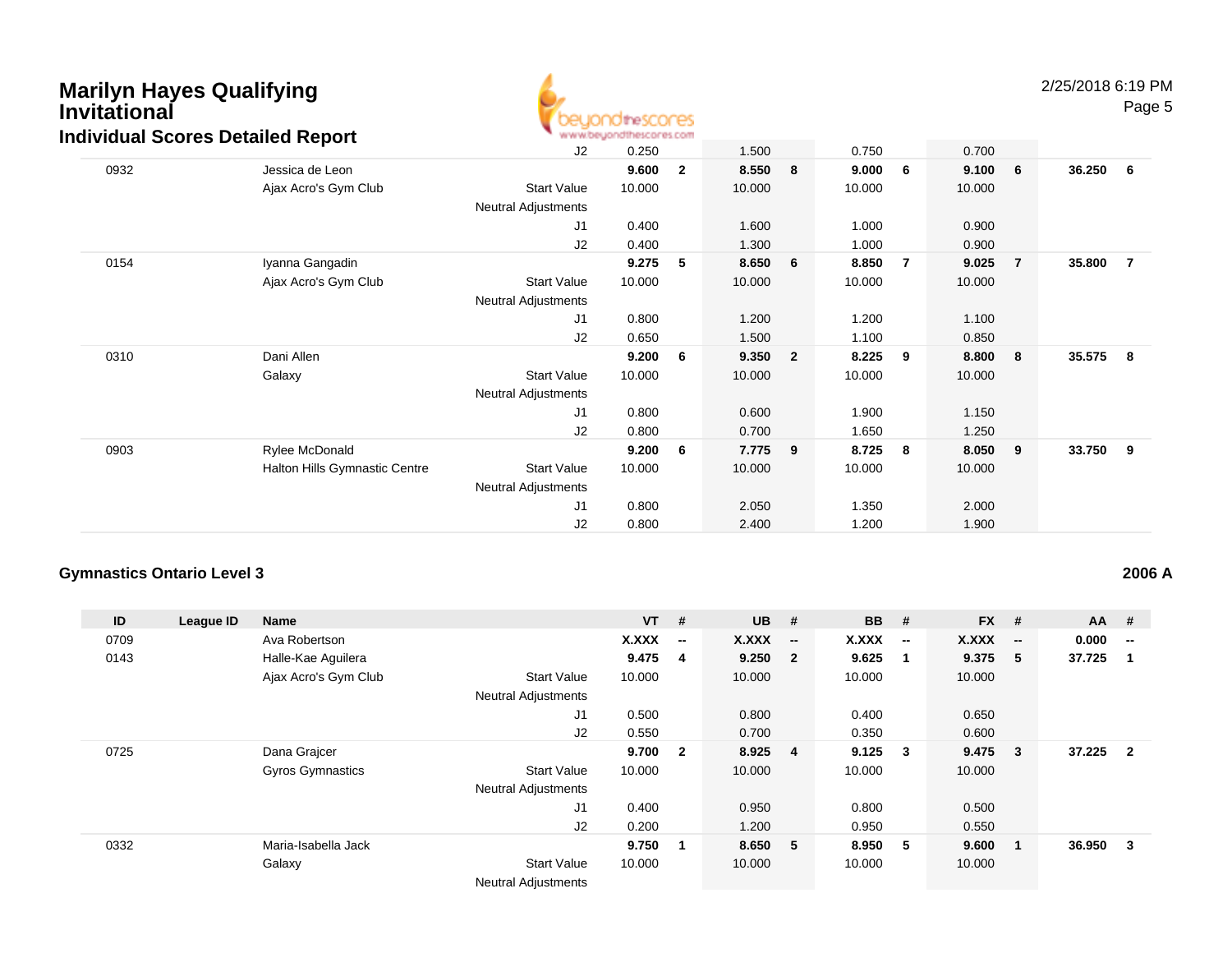

|      | dividual Occides Detailed Report |                            |        |                |        |                |        |                |        |                         |        |              |
|------|----------------------------------|----------------------------|--------|----------------|--------|----------------|--------|----------------|--------|-------------------------|--------|--------------|
|      |                                  | J1                         | 0.200  |                | 1.400  |                | 1.100  |                | 0.300  |                         |        |              |
|      |                                  | J2                         | 0.300  |                | 1.300  |                | 1.000  |                | 0.500  |                         |        |              |
| 0435 | Lauren Hyatt                     |                            | 9.650  | 3              | 8.650  | 5              | 9.275  | $\overline{2}$ | 9.375  | 5                       | 36.950 | $\mathbf{3}$ |
|      | Infinity Gymnastics Centre       | <b>Start Value</b>         | 10.000 |                | 10.000 |                | 10.000 |                | 10.000 |                         |        |              |
|      |                                  | Neutral Adjustments        |        |                |        |                |        |                |        |                         |        |              |
|      |                                  | J1                         | 0.400  |                | 1.200  |                | 0.750  |                | 0.700  |                         |        |              |
|      |                                  | J2                         | 0.300  |                | 1.500  |                | 0.700  |                | 0.550  |                         |        |              |
| 0302 | Makayla Brown                    |                            | 9.450  | 5              | 9.250  | $\overline{2}$ | 8.675  | - 6            | 9.500  | $\overline{\mathbf{2}}$ | 36.875 | -4           |
|      | Galaxy                           | <b>Start Value</b>         | 10.000 |                | 10.000 |                | 10.000 |                | 10.000 |                         |        |              |
|      |                                  | <b>Neutral Adjustments</b> |        |                |        |                |        |                |        |                         |        |              |
|      |                                  | J1                         | 0.650  |                | 0.900  |                | 1.300  |                | 0.400  |                         |        |              |
|      |                                  | J2                         | 0.450  |                | 0.600  |                | 1.350  |                | 0.600  |                         |        |              |
| 0502 | Ava Healy                        |                            | 9.425  | 6              | 9.000  | $\mathbf{3}$   | 9.075  | $\overline{4}$ | 9.325  | $6\phantom{.0}6$        | 36.825 | 5            |
|      | <b>Twisters Gymnastics Club</b>  | <b>Start Value</b>         | 10.000 |                | 10.000 |                | 10.000 |                | 10.000 |                         |        |              |
|      |                                  | Neutral Adjustments        |        |                |        |                |        |                |        |                         |        |              |
|      |                                  | J1                         | 0.550  |                | 0.850  |                | 0.850  |                | 0.750  |                         |        |              |
|      |                                  | J2                         | 0.600  |                | 1.150  |                | 1.000  |                | 0.600  |                         |        |              |
| 0691 | Elyana Avila                     |                            | 9.700  | $\overline{2}$ | 9.275  | $\mathbf{1}$   | 8.350  | 7              | 9.450  | $\overline{4}$          | 36.775 | - 6          |
|      | Gyros Gymnastics                 | <b>Start Value</b>         | 10.000 |                | 10.000 |                | 10.000 |                | 10.000 |                         |        |              |
|      |                                  | Neutral Adjustments        |        |                |        |                |        |                |        |                         |        |              |
|      |                                  | J <sub>1</sub>             | 0.300  |                | 0.850  |                | 1.700  |                | 0.500  |                         |        |              |
|      |                                  | J2                         | 0.300  |                | 0.600  |                | 1.600  |                | 0.600  |                         |        |              |

#### **Gymnastics Ontario Level 3**

### **2006 B**

| ID   | League ID | <b>Name</b>                       |                            | $VT$ # |                         | $UB$ #  | <b>BB</b>       | #                       | $FX$ #  |                         | <b>AA</b> | #                       |
|------|-----------|-----------------------------------|----------------------------|--------|-------------------------|---------|-----------------|-------------------------|---------|-------------------------|-----------|-------------------------|
| 0737 |           | Sarah Singer                      |                            | 9.775  | 1                       | 9.050 3 | 9.325           | $\overline{\mathbf{2}}$ | 9.550   | $\overline{\mathbf{2}}$ | 37.700    | - 1                     |
|      |           | <b>Gyros Gymnastics</b>           | <b>Start Value</b>         | 10.000 |                         | 10.000  | 10.000          |                         | 10.000  |                         |           |                         |
|      |           |                                   | <b>Neutral Adjustments</b> |        |                         |         |                 |                         |         |                         |           |                         |
|      |           |                                   | J1                         | 0.250  |                         | 0.850   | 0.750           |                         | 0.550   |                         |           |                         |
|      |           |                                   | J2                         | 0.200  |                         | 1.050   | 0.600           |                         | 0.350   |                         |           |                         |
| 0301 |           | Rebecca Pama                      |                            | 9.325  | $\overline{7}$          | 8.975 4 | 9.425           | -1                      | 9.650   | - 1                     | 37.375    | $\overline{\mathbf{2}}$ |
|      |           | Galaxy                            | <b>Start Value</b>         | 10.000 |                         | 10.000  | 10.000          |                         | 10.000  |                         |           |                         |
|      |           |                                   | <b>Neutral Adjustments</b> |        |                         |         |                 |                         |         |                         |           |                         |
|      |           |                                   | J1                         | 0.700  |                         | 1.100   | 0.600           |                         | 0.300   |                         |           |                         |
|      |           |                                   | J2                         | 0.650  |                         | 0.950   | 0.550           |                         | 0.400   |                         |           |                         |
| 0442 |           | Maya Smith                        |                            | 9.650  | $\overline{\mathbf{2}}$ | 9.050 3 | $9.125 \quad 4$ |                         | 9.475 4 |                         | 37.300    | - 3                     |
|      |           | <b>Infinity Gymnastics Centre</b> | <b>Start Value</b>         | 10.000 |                         | 10.000  | 10.000          |                         | 10.000  |                         |           |                         |
|      |           |                                   | <b>Neutral Adjustments</b> |        |                         |         | $-0.100$        |                         |         |                         |           |                         |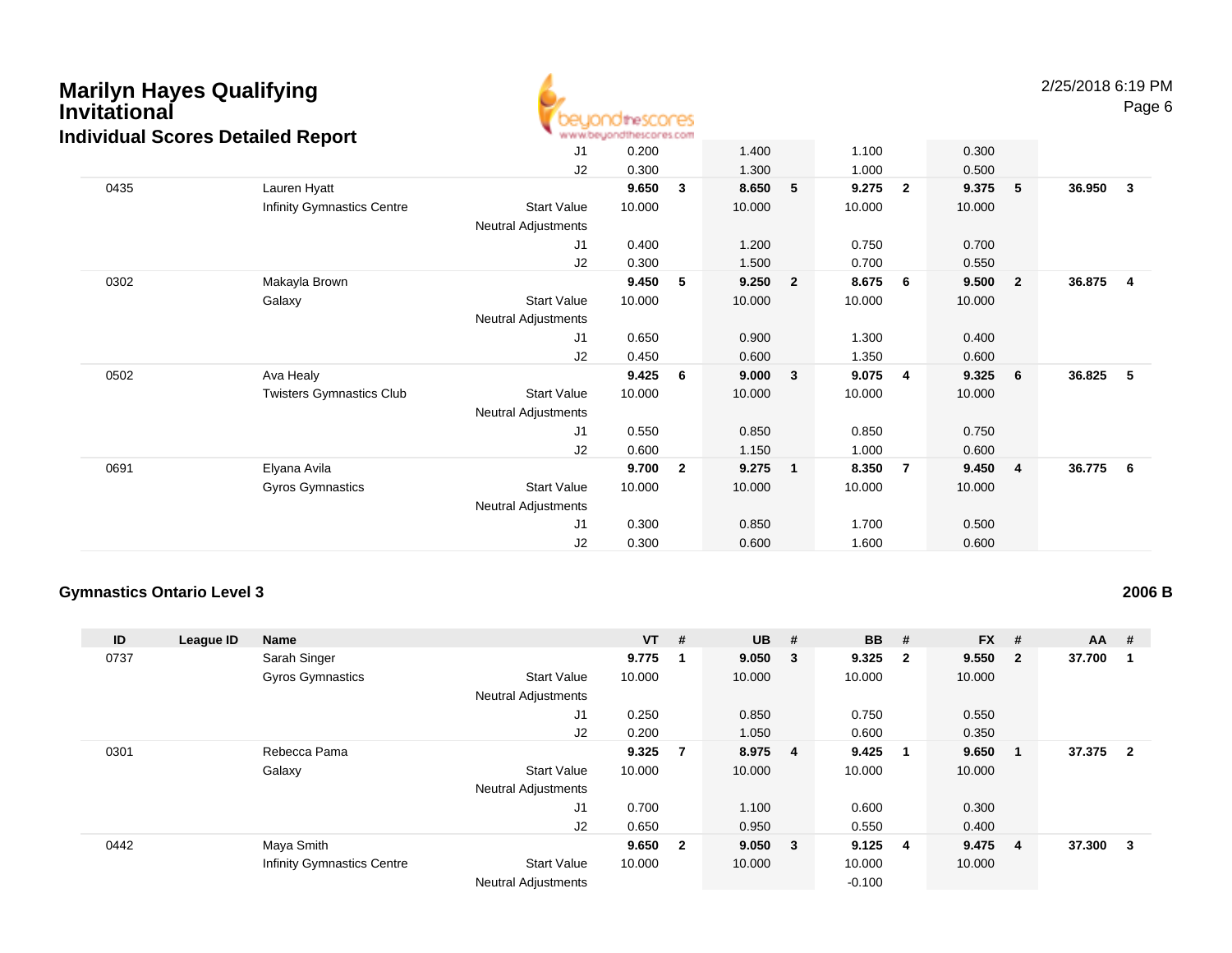

Page 7

|      |                                    | J <sub>1</sub>             | 0.400  |   | 0.900  |                | 0.800    |                | 0.500  |                         |        |                |
|------|------------------------------------|----------------------------|--------|---|--------|----------------|----------|----------------|--------|-------------------------|--------|----------------|
|      |                                    | J2                         | 0.300  |   | 1.000  |                | 0.750    |                | 0.550  |                         |        |                |
| 0961 | Michele Horak                      |                            | 9.450  | 3 | 9.375  | $\mathbf{1}$   | 9.300    | 3              | 9.100  | 6                       | 37.225 | $\overline{4}$ |
|      | <b>Gyros Gymnastics</b>            | <b>Start Value</b>         | 10.000 |   | 10.000 |                | 10.000   |                | 10.000 |                         |        |                |
|      |                                    | <b>Neutral Adjustments</b> |        |   |        |                |          |                |        |                         |        |                |
|      |                                    | J <sub>1</sub>             | 0.500  |   | 0.750  |                | 0.700    |                | 0.800  |                         |        |                |
|      |                                    | J2                         | 0.600  |   | 0.500  |                | 0.700    |                | 1.000  |                         |        |                |
| 0851 | April Head                         |                            | 9.450  | 3 | 9.150  | $\overline{2}$ | 9.050    | 5              | 9.500  | $\overline{\mathbf{3}}$ | 37.150 | $-5$           |
|      | <b>Shenderey Gymnastics Centre</b> | <b>Start Value</b>         | 10.000 |   | 10.000 |                | 10.000   |                | 10.000 |                         |        |                |
|      |                                    | <b>Neutral Adjustments</b> |        |   |        |                |          |                |        |                         |        |                |
|      |                                    | J1                         | 0.600  |   | 1.000  |                | 1.000    |                | 0.500  |                         |        |                |
|      |                                    | J2                         | 0.500  |   | 0.700  |                | 0.900    |                | 0.500  |                         |        |                |
| 0666 | Penelope Cataldo                   |                            | 9.350  | 6 | 8.700  | 5              | 8.850    | 6              | 9.325  | 5                       | 36.225 | 6              |
|      | Niagara Falls Lightning            | <b>Start Value</b>         | 10.000 |   | 10.000 |                | 10.000   |                | 10.000 |                         |        |                |
|      |                                    | <b>Neutral Adjustments</b> |        |   |        |                |          |                |        |                         |        |                |
|      |                                    | J1                         | 0.700  |   | 1.400  |                | 1.300    |                | 0.700  |                         |        |                |
|      |                                    | J <sub>2</sub>             | 0.600  |   | 1.200  |                | 1.000    |                | 0.650  |                         |        |                |
| 0784 | Joey Borho                         |                            | 9.375  | 5 | 8.375  | $\overline{7}$ | 8.550    | $\overline{7}$ | 9.075  | $\overline{7}$          | 35.375 | $\overline{7}$ |
|      | Kitchener-Waterloo Gymnastics      | <b>Start Value</b>         | 10.000 |   | 10.000 |                | 10.000   |                | 10.000 |                         |        |                |
|      |                                    | <b>Neutral Adjustments</b> |        |   |        |                |          |                |        |                         |        |                |
|      |                                    | J1                         | 0.650  |   | 1.600  |                | 1.500    |                | 0.850  |                         |        |                |
|      |                                    | J2                         | 0.600  |   | 1.650  |                | 1.400    |                | 1.000  |                         |        |                |
| 0062 | Jadyn Hlacar                       |                            | 9.400  | 4 | 8.550  | 6              | 8.450    | 8              | 8.800  | 8                       | 35.200 | 8              |
|      | Cayuga Gymnastics Club             | <b>Start Value</b>         | 10.000 |   | 10.000 |                | 10.000   |                | 10.000 |                         |        |                |
|      |                                    | <b>Neutral Adjustments</b> |        |   |        |                | $-0.100$ |                |        |                         |        |                |
|      |                                    | J <sub>1</sub>             | 0.600  |   | 1.350  |                | 1.400    |                | 1.250  |                         |        |                |
|      |                                    | J2                         | 0.600  |   | 1.550  |                | 1.500    |                | 1.150  |                         |        |                |
|      |                                    |                            |        |   |        |                |          |                |        |                         |        |                |

#### **Gymnastics Ontario Level 3**

| ID   | League ID | <b>Name</b>                   |                            | <b>VT</b> | # | <b>UB</b> | -# | <b>BB</b> # |   | $FX$ #  | AA     | - #            |
|------|-----------|-------------------------------|----------------------------|-----------|---|-----------|----|-------------|---|---------|--------|----------------|
| 0783 |           | Ella Evans                    |                            | 9.825     |   | 9.325     |    | 9.250       | 3 | 9.750   | 38.150 |                |
|      |           | Kitchener-Waterloo Gymnastics | <b>Start Value</b>         | 10.000    |   | 10.000    |    | 10.000      |   | 10.000  |        |                |
|      |           |                               | <b>Neutral Adjustments</b> |           |   |           |    |             |   |         |        |                |
|      |           |                               | J1                         | 0.150     |   | 0.650     |    | 0.600       |   | 0.250   |        |                |
|      |           |                               | J2                         | 0.200     |   | 0.700     |    | 0.900       |   | 0.250   |        |                |
| 0145 |           | Emma de Leon                  |                            | 9.450     |   | $9.025$ 2 |    | 9.375       |   | 9.475 2 | 37.325 | $\overline{2}$ |
|      |           | Ajax Acro's Gym Club          | <b>Start Value</b>         | 10.000    |   | 10.000    |    | 10.000      |   | 10.000  |        |                |
|      |           |                               | <b>Neutral Adjustments</b> |           |   |           |    |             |   |         |        |                |

**2006 C**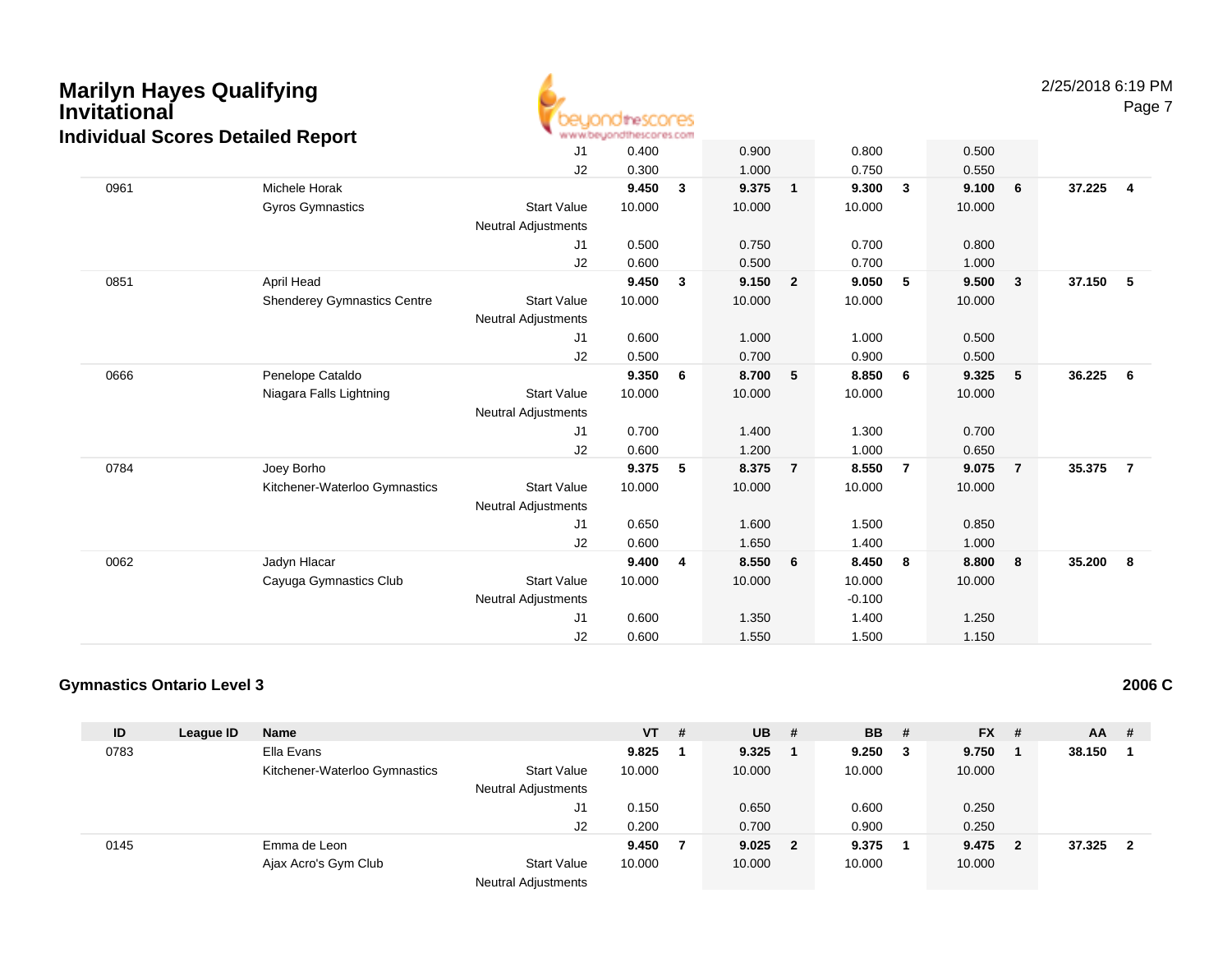

|      | arriadar ocores Detanea Report    |                            |        |                |        |                         |        |                         |        |                         |        |                         |
|------|-----------------------------------|----------------------------|--------|----------------|--------|-------------------------|--------|-------------------------|--------|-------------------------|--------|-------------------------|
|      |                                   | J <sub>1</sub>             | 0.600  |                | 1.100  |                         | 0.700  |                         | 0.500  |                         |        |                         |
|      |                                   | J2                         | 0.500  |                | 0.850  |                         | 0.550  |                         | 0.550  |                         |        |                         |
| 0689 | Julia Thompson                    |                            | 9.575  | $\mathbf{3}$   | 8.725  | $\mathbf{3}$            | 9.275  | $\overline{2}$          | 9.350  | $\mathbf{3}$            | 36.925 | $\overline{\mathbf{3}}$ |
|      | Niagara Falls Lightning           | <b>Start Value</b>         | 10.000 |                | 10.000 |                         | 10.000 |                         | 10.000 |                         |        |                         |
|      |                                   | <b>Neutral Adjustments</b> |        |                |        |                         |        |                         |        |                         |        |                         |
|      |                                   | J1                         | 0.500  |                | 1.200  |                         | 0.700  |                         | 0.600  |                         |        |                         |
|      |                                   | J2                         | 0.350  |                | 1.350  |                         | 0.750  |                         | 0.700  |                         |        |                         |
| 0429 | Emma Cowan                        |                            | 9.525  | 5              | 8.600  | $\sqrt{5}$              | 8.875  | $\overline{\mathbf{4}}$ | 9.350  | $\overline{\mathbf{3}}$ | 36.350 | $\overline{\mathbf{4}}$ |
|      | <b>Infinity Gymnastics Centre</b> | <b>Start Value</b>         | 10.000 |                | 10.000 |                         | 10.000 |                         | 10.000 |                         |        |                         |
|      |                                   | <b>Neutral Adjustments</b> |        |                |        |                         |        |                         |        |                         |        |                         |
|      |                                   | J1                         | 0.500  |                | 1.250  |                         | 1.100  |                         | 0.650  |                         |        |                         |
|      |                                   | J2                         | 0.450  |                | 1.550  |                         | 1.150  |                         | 0.650  |                         |        |                         |
| 0827 | Victoria Vacca                    |                            | 9.800  | $\overline{2}$ | 8.675  | $\overline{\mathbf{4}}$ | 8.350  | $\overline{7}$          | 9.325  | $\overline{\mathbf{4}}$ | 36.150 | 5                       |
|      | Niagara Falls Lightning           | <b>Start Value</b>         | 10.000 |                | 10.000 |                         | 10.000 |                         | 10.000 |                         |        |                         |
|      |                                   | <b>Neutral Adjustments</b> |        |                |        |                         |        |                         |        |                         |        |                         |
|      |                                   | J1                         | 0.200  |                | 1.200  |                         | 1.800  |                         | 0.700  |                         |        |                         |
|      |                                   | J2                         | 0.200  |                | 1.450  |                         | 1.500  |                         | 0.650  |                         |        |                         |
| 0498 | Kyra Elliott                      |                            | 9.550  | 4              | 7.925  | $\overline{7}$          | 8.525  | 5                       | 9.050  | $5\phantom{.0}$         | 35.050 | 6                       |
|      | <b>Twisters Gymnastics Club</b>   | <b>Start Value</b>         | 10.000 |                | 10.000 |                         | 10.000 |                         | 10.000 |                         |        |                         |
|      |                                   | <b>Neutral Adjustments</b> |        |                |        |                         |        |                         |        |                         |        |                         |
|      |                                   | J1                         | 0.400  |                | 1.950  |                         | 1.350  |                         | 0.850  |                         |        |                         |
|      |                                   | J2                         | 0.500  |                | 2.200  |                         | 1.600  |                         | 1.050  |                         |        |                         |
| 0438 | Cierra Scinocca                   |                            | 9.500  | 6              | 7.875  | 8                       | 8.475  | 6                       | 8.350  | $\overline{7}$          | 34.200 | $\overline{7}$          |
|      | <b>Infinity Gymnastics Centre</b> | <b>Start Value</b>         | 10.000 |                | 10.000 |                         | 10.000 |                         | 10.000 |                         |        |                         |
|      |                                   | <b>Neutral Adjustments</b> |        |                |        |                         |        |                         |        |                         |        |                         |
|      |                                   | J1                         | 0.600  |                | 2.100  |                         | 1.500  |                         | 1.600  |                         |        |                         |
|      |                                   | J2                         | 0.400  |                | 2.150  |                         | 1.550  |                         | 1.700  |                         |        |                         |
| 0905 | Sapphira Marchesin                |                            | 9.450  | 7              | 8.350  | 6                       | 7.600  | 8                       | 8.750  | - 6                     | 34.150 | - 8                     |
|      | Halton Hills Gymnastic Centre     | <b>Start Value</b>         | 10.000 |                | 10.000 |                         | 10.000 |                         | 10.000 |                         |        |                         |
|      |                                   | <b>Neutral Adjustments</b> |        |                |        |                         |        |                         |        |                         |        |                         |
|      |                                   | J <sub>1</sub>             | 0.600  |                | 1.650  |                         | 2.600  |                         | 1.350  |                         |        |                         |
|      |                                   | J2                         | 0.500  |                | 1.650  |                         | 2.200  |                         | 1.150  |                         |        |                         |

#### **Gymnastics Ontario Level 32006 D**

| ID   | League ID | Name                               |                            | VT     | <b>UB</b> | <b>BB</b> | <b>FX</b> | AA     |  |
|------|-----------|------------------------------------|----------------------------|--------|-----------|-----------|-----------|--------|--|
| 0969 |           | Tiana Schienke                     |                            | 9.675  | 8.975     | 9.400     | 9.300     | 37.350 |  |
|      |           | <b>Shenderey Gymnastics Centre</b> | <b>Start Value</b>         | 10.000 | 10.000    | 10.000    | 10.000    |        |  |
|      |           |                                    | <b>Neutral Adjustments</b> |        |           |           |           |        |  |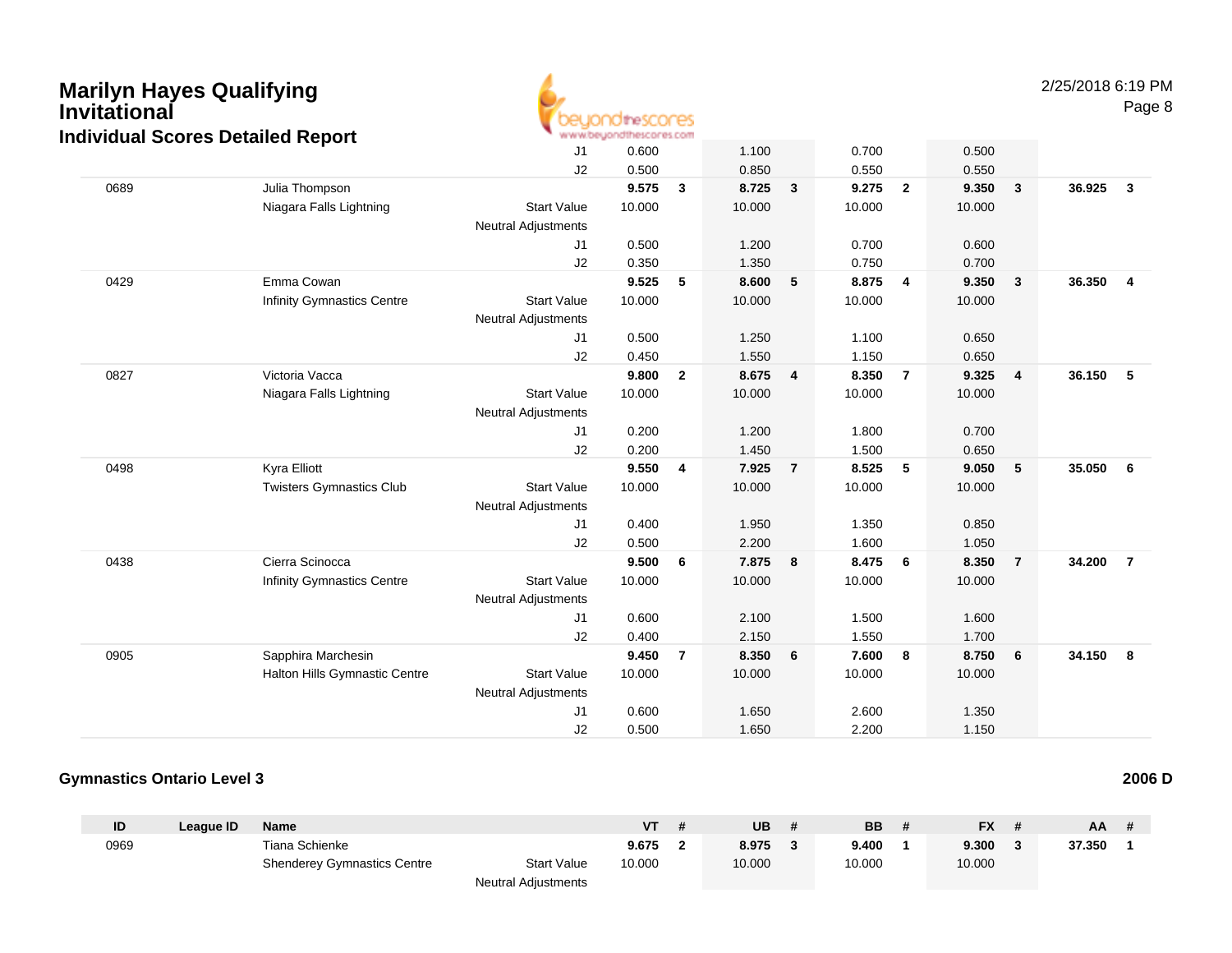

2/25/2018 6:19 PMPage 9

|                               | J1                                                                                                                                                                          | 0.250                                                                          |                                                              | 0.950  |                                                     | 0.700                                                               |                          | 0.700           |                 |                                                                    |
|-------------------------------|-----------------------------------------------------------------------------------------------------------------------------------------------------------------------------|--------------------------------------------------------------------------------|--------------------------------------------------------------|--------|-----------------------------------------------------|---------------------------------------------------------------------|--------------------------|-----------------|-----------------|--------------------------------------------------------------------|
|                               | J2                                                                                                                                                                          | 0.400                                                                          |                                                              | 1.100  |                                                     | 0.500                                                               |                          | 0.700           |                 |                                                                    |
| Eden Mclean                   |                                                                                                                                                                             |                                                                                | $\overline{1}$                                               |        |                                                     |                                                                     | $\overline{2}$           | 9.475           | $\mathbf{1}$    | $\overline{\mathbf{2}}$                                            |
|                               | <b>Start Value</b>                                                                                                                                                          | 10.000                                                                         |                                                              | 10.000 |                                                     | 10.000                                                              |                          | 10.000          |                 |                                                                    |
|                               | <b>Neutral Adjustments</b>                                                                                                                                                  |                                                                                |                                                              |        |                                                     |                                                                     |                          |                 |                 |                                                                    |
|                               | J1                                                                                                                                                                          | 0.250                                                                          |                                                              | 1.350  |                                                     | 0.850                                                               |                          | 0.450           |                 |                                                                    |
|                               | J2                                                                                                                                                                          |                                                                                |                                                              | 1.000  |                                                     | 0.750                                                               |                          | 0.600           |                 |                                                                    |
| Keira Broom                   |                                                                                                                                                                             |                                                                                | $\mathbf{3}$                                                 |        |                                                     | 9.025                                                               |                          | 9.375           | $\overline{2}$  | $\overline{\mathbf{3}}$                                            |
|                               | <b>Start Value</b>                                                                                                                                                          |                                                                                |                                                              |        |                                                     |                                                                     |                          |                 |                 |                                                                    |
|                               | <b>Neutral Adjustments</b>                                                                                                                                                  |                                                                                |                                                              |        |                                                     |                                                                     |                          |                 |                 |                                                                    |
|                               | J1                                                                                                                                                                          | 0.500                                                                          |                                                              | 1.050  |                                                     | 1.000                                                               |                          | 0.600           |                 |                                                                    |
|                               | J2                                                                                                                                                                          | 0.450                                                                          |                                                              | 0.800  |                                                     | 0.950                                                               |                          | 0.650           |                 |                                                                    |
|                               |                                                                                                                                                                             |                                                                                | 6                                                            | 8.700  |                                                     | 9.100                                                               | $\overline{\mathbf{4}}$  |                 | $\overline{2}$  | $\overline{4}$                                                     |
| Niagara Falls Lightning       | <b>Start Value</b>                                                                                                                                                          | 10.000                                                                         |                                                              | 10.000 |                                                     | 10.000                                                              |                          | 10.000          |                 |                                                                    |
|                               | <b>Neutral Adjustments</b>                                                                                                                                                  |                                                                                |                                                              |        |                                                     |                                                                     |                          |                 |                 |                                                                    |
|                               | J1                                                                                                                                                                          | 0.650                                                                          |                                                              | 1.450  |                                                     | 0.900                                                               |                          | 0.600           |                 |                                                                    |
|                               | J2                                                                                                                                                                          |                                                                                |                                                              |        |                                                     | 0.900                                                               |                          | 0.650           |                 |                                                                    |
| Leah Fowler                   |                                                                                                                                                                             | 9.400                                                                          | 5                                                            | 8.650  | 6                                                   | 9.175                                                               | $\overline{\mathbf{3}}$  | 9.300           | $\mathbf{3}$    | $\overline{\phantom{0}}$                                           |
| Galaxy                        | <b>Start Value</b>                                                                                                                                                          | 10.000                                                                         |                                                              | 10.000 |                                                     | 10.000                                                              |                          | 10.000          |                 |                                                                    |
|                               | <b>Neutral Adjustments</b>                                                                                                                                                  |                                                                                |                                                              |        |                                                     |                                                                     |                          |                 |                 |                                                                    |
|                               | J1                                                                                                                                                                          | 0.600                                                                          |                                                              | 1.300  |                                                     | 0.800                                                               |                          | 0.750           |                 |                                                                    |
|                               | J2                                                                                                                                                                          | 0.600                                                                          |                                                              | 1.400  |                                                     | 0.850                                                               |                          | 0.650           |                 |                                                                    |
|                               |                                                                                                                                                                             | 9.500                                                                          | 4                                                            | 9.100  |                                                     | 9.000                                                               | 6                        | 8.875           | 5               | $6\overline{6}$                                                    |
|                               | <b>Start Value</b>                                                                                                                                                          | 10.000                                                                         |                                                              | 10.000 |                                                     | 10.000                                                              |                          | 10.000          |                 |                                                                    |
|                               |                                                                                                                                                                             |                                                                                |                                                              |        |                                                     |                                                                     |                          |                 |                 |                                                                    |
|                               | J1                                                                                                                                                                          | 0.600                                                                          |                                                              | 0.850  |                                                     | 1.050                                                               |                          | 1.000           |                 |                                                                    |
|                               | J2                                                                                                                                                                          |                                                                                |                                                              |        |                                                     |                                                                     |                          | 1.250           |                 |                                                                    |
|                               |                                                                                                                                                                             | 9.250                                                                          | 8                                                            | 7.925  | $\overline{7}$                                      | 8.725                                                               | 8                        | 9.000           | 4               | $\overline{7}$                                                     |
| Birchmount                    |                                                                                                                                                                             | 10.000                                                                         |                                                              | 10.000 |                                                     | 10.000                                                              |                          | 10.000          |                 |                                                                    |
|                               |                                                                                                                                                                             |                                                                                |                                                              |        |                                                     | $-0.100$                                                            |                          |                 |                 |                                                                    |
|                               | J1                                                                                                                                                                          | 0.800                                                                          |                                                              | 1.850  |                                                     | 1.200                                                               |                          | 0.900           |                 |                                                                    |
|                               | J2                                                                                                                                                                          | 0.700                                                                          |                                                              |        |                                                     | 1.150                                                               |                          | 1.100           |                 |                                                                    |
| Peyton Healey                 |                                                                                                                                                                             | 9.300                                                                          | $\overline{7}$                                               | 7.625  | 8                                                   | 8.825                                                               | $\overline{7}$           | 9.000           | 4               | $\overline{\mathbf{8}}$                                            |
| Halton Hills Gymnastic Centre | <b>Start Value</b>                                                                                                                                                          | 10.000                                                                         |                                                              | 10.000 |                                                     | 10.000                                                              |                          | 10.000          |                 |                                                                    |
|                               | <b>Neutral Adjustments</b>                                                                                                                                                  |                                                                                |                                                              |        |                                                     |                                                                     |                          |                 |                 |                                                                    |
|                               | J1                                                                                                                                                                          | 0.700                                                                          |                                                              | 2.350  |                                                     | 1.100                                                               |                          | 0.950           |                 |                                                                    |
|                               | J2                                                                                                                                                                          | 0.700                                                                          |                                                              | 2.400  |                                                     | 1.250                                                               |                          | 1.050           |                 |                                                                    |
|                               | alviuuai ocoles Detalleu Report<br>Georgian Bay Phoenix Gymnastics<br><b>Twisters Gymnastics Club</b><br>Angelina Game<br>Noa Fuchs<br><b>Gyros Gymnastics</b><br>Emma Cruz | <b>Neutral Adjustments</b><br><b>Start Value</b><br><b>Neutral Adjustments</b> | 9.725<br>0.300<br>9.525<br>10.000<br>9.375<br>0.600<br>0.400 |        | 8.825<br>9.075<br>10.000<br>1.150<br>0.950<br>2.300 | $\overline{4}$<br>$\overline{\mathbf{2}}$<br>$-5$<br>$\overline{1}$ | 9.200<br>10.000<br>0.950 | $5\phantom{.0}$ | 10.000<br>9.375 | 37.225<br>37.000<br>36.550<br>36.525<br>36.475<br>34.900<br>34.750 |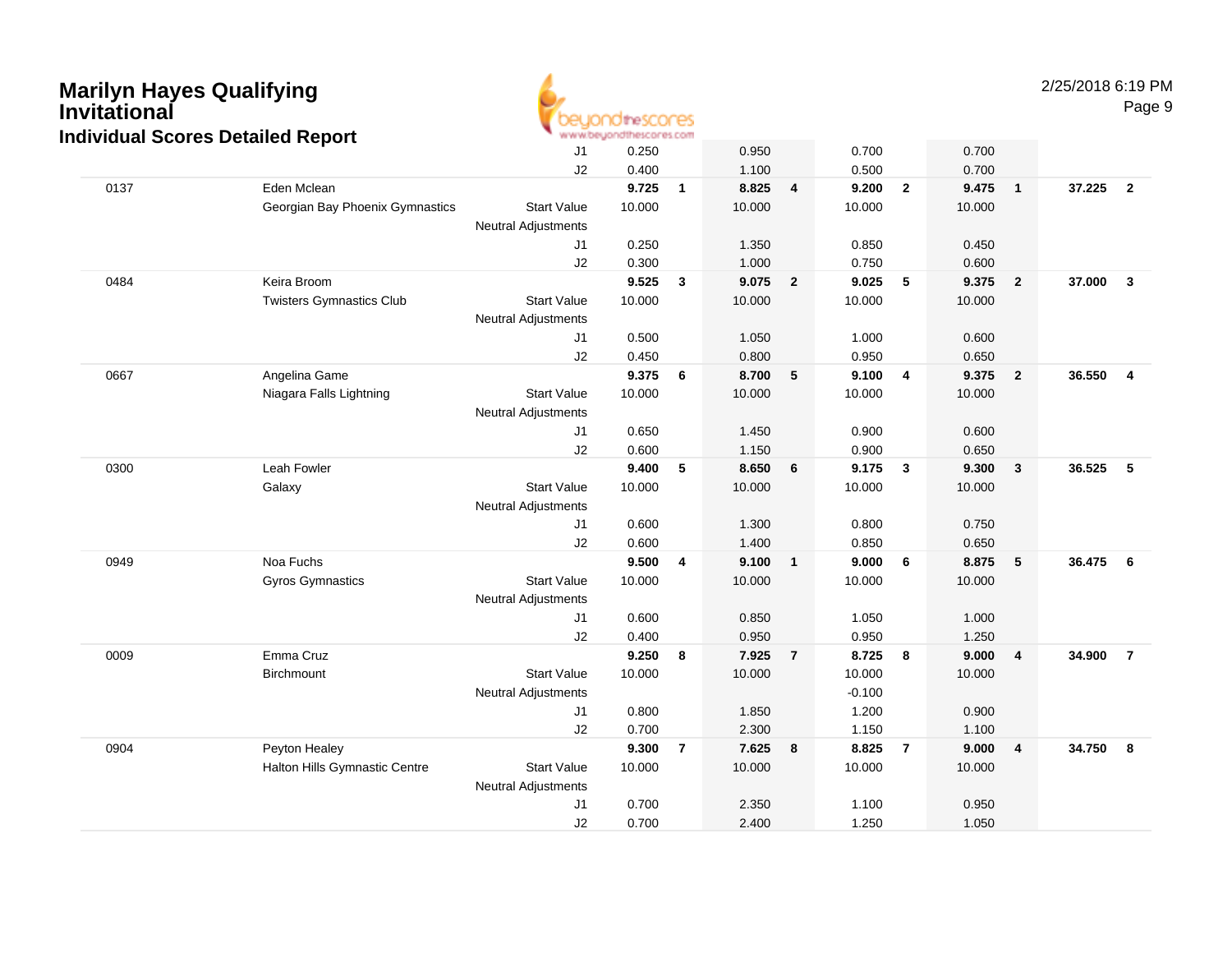### **Gymnastics Ontario Level 3 2007 AMarilyn Hayes Qualifying InvitationalIndividual Scores Detailed Report**



| ID   | <b>League ID</b> | <b>Name</b>                     |                            | <b>VT</b> | #              | <b>UB</b> | #               | <b>BB</b> | #               | <b>FX</b> | #               | AA     | #                       |
|------|------------------|---------------------------------|----------------------------|-----------|----------------|-----------|-----------------|-----------|-----------------|-----------|-----------------|--------|-------------------------|
| 0058 |                  | Chloe Mak                       |                            | 9.500     | $\overline{2}$ | 9.300     | $\mathbf{1}$    | 9.275     | $\mathbf{1}$    | 9.600     | $\overline{2}$  | 37.675 | $\mathbf{1}$            |
|      |                  | Birchmount                      | <b>Start Value</b>         | 10.000    |                | 10.000    |                 | 10.000    |                 | 10.000    |                 |        |                         |
|      |                  |                                 | Neutral Adjustments        |           |                |           |                 |           |                 |           |                 |        |                         |
|      |                  |                                 | J <sub>1</sub>             | 0.400     |                | 0.800     |                 | 0.600     |                 | 0.400     |                 |        |                         |
|      |                  |                                 | J2                         | 0.600     |                | 0.600     |                 | 0.850     |                 | 0.400     |                 |        |                         |
| 0146 |                  | <b>Brooke Thomas</b>            |                            | 9.650     | $\mathbf{1}$   | 9.025     | $\overline{2}$  | 8.950     | $\mathbf{3}$    | 9.425     | $\overline{4}$  | 37.050 | $\overline{2}$          |
|      |                  | Ajax Acro's Gym Club            | <b>Start Value</b>         | 10.000    |                | 10.000    |                 | 10.000    |                 | 10.000    |                 |        |                         |
|      |                  |                                 | Neutral Adjustments        |           |                |           |                 |           |                 |           |                 |        |                         |
|      |                  |                                 | J1                         | 0.300     |                | 1.000     |                 | 1.150     |                 | 0.550     |                 |        |                         |
|      |                  |                                 | J2                         | 0.400     |                | 0.950     |                 | 0.950     |                 | 0.600     |                 |        |                         |
| 0745 |                  | Emma Chalmers                   |                            | 8.900     | 10             | 9.000     | $\mathbf{3}$    | 9.150     | $\overline{2}$  | 9.675     | $\overline{1}$  | 36.725 | $\mathbf{3}$            |
|      |                  | <b>Gyros Gymnastics</b>         | <b>Start Value</b>         | 10.000    |                | 10.000    |                 | 10.000    |                 | 10.000    |                 |        |                         |
|      |                  |                                 | Neutral Adjustments<br>J1  | 1.000     |                | 0.900     |                 | 0.900     |                 | 0.350     |                 |        |                         |
|      |                  |                                 | J2                         | 1.200     |                | 1.100     |                 | 0.800     |                 | 0.300     |                 |        |                         |
| 0501 |                  | Ellery Graham                   |                            | 9.450     | $\mathbf{3}$   | 9.000     | $\mathbf{3}$    | 8.900     | $\overline{4}$  | 9.000     | $6\phantom{1}6$ | 36.350 | $\overline{\mathbf{4}}$ |
|      |                  | <b>Twisters Gymnastics Club</b> | <b>Start Value</b>         | 10.000    |                | 10.000    |                 | 10.000    |                 | 10.000    |                 |        |                         |
|      |                  |                                 | Neutral Adjustments        |           |                |           |                 |           |                 |           |                 |        |                         |
|      |                  |                                 | J1                         | 0.500     |                | 1.000     |                 | 1.200     |                 | 1.000     |                 |        |                         |
|      |                  |                                 | J2                         | 0.600     |                | 1.000     |                 | 1.000     |                 | 1.000     |                 |        |                         |
| 0477 |                  | Sophia Antolos                  |                            | 9.300     | 6              | 9.000     | 3               | 8.700     | $5\phantom{.0}$ | 8.950     | $\overline{7}$  | 35.950 | 5                       |
|      |                  | <b>Twisters Gymnastics Club</b> | <b>Start Value</b>         | 10.000    |                | 10.000    |                 | 10.000    |                 | 10.000    |                 |        |                         |
|      |                  |                                 | <b>Neutral Adjustments</b> |           |                |           |                 |           |                 |           |                 |        |                         |
|      |                  |                                 | J <sub>1</sub>             | 0.700     |                | 0.950     |                 | 1.200     |                 | 0.900     |                 |        |                         |
|      |                  |                                 | J2                         | 0.700     |                | 1.050     |                 | 1.400     |                 | 1.200     |                 |        |                         |
| 0587 |                  | Alexa Timms                     |                            | 9.375     | 4              | 8.400     | $5\phantom{.0}$ | 8.500     | 6               | 9.525     | $\mathbf{3}$    | 35.800 | 6                       |
|      |                  | <b>Ultimate Gymnastics</b>      | <b>Start Value</b>         | 10.000    |                | 10.000    |                 | 10.000    |                 | 10.000    |                 |        |                         |
|      |                  |                                 | Neutral Adjustments        |           |                |           |                 |           |                 |           |                 |        |                         |
|      |                  |                                 | J <sub>1</sub>             | 0.500     |                | 1.600     |                 | 1.450     |                 | 0.400     |                 |        |                         |
|      |                  |                                 | J2                         | 0.750     |                | 1.600     |                 | 1.550     |                 | 0.550     |                 |        |                         |
| 0528 |                  | Allie Smith                     |                            | 9.225     | $\overline{7}$ | 8.925     | 4               | 8.225     | $\overline{7}$  | 9.050     | 5               | 35.425 | $\overline{7}$          |
|      |                  | <b>Twisters Gymnastics Club</b> | <b>Start Value</b>         | 10.000    |                | 10.000    |                 | 10.000    |                 | 10.000    |                 |        |                         |
|      |                  |                                 | Neutral Adjustments        |           |                |           |                 |           |                 |           |                 |        |                         |
|      |                  |                                 | J1                         | 0.700     |                | 1.150     |                 | 1.800     |                 | 1.000     |                 |        |                         |
|      |                  |                                 | J2                         | 0.850     |                | 1.000     |                 | 1.750     |                 | 0.900     |                 |        |                         |
| 0047 |                  | <b>Brooke Campbell</b>          |                            | 9.150     | 8              | 8.325     | 6               | 7.925     | 8               | 8.525     | 9               | 33.925 | 8                       |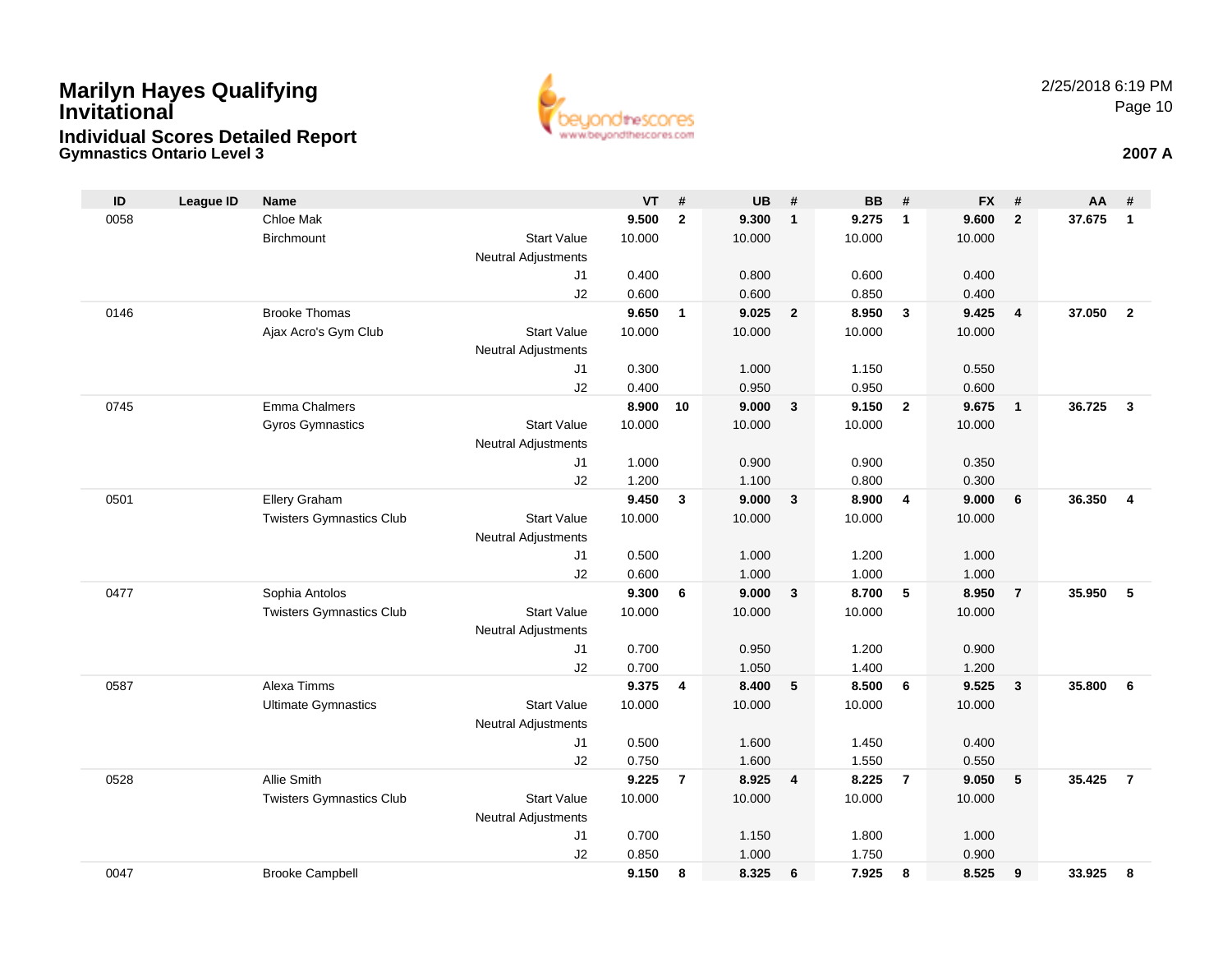| <b>Marilyn Hayes Qualifying</b><br><b>Invitational</b> | <b>Individual Scores Detailed Report</b> |                            | <b>Idhescores</b><br>www.beuondthescores.com |     |        |   |        |    |        |    | 2/25/2018 6:19<br>Page |  |
|--------------------------------------------------------|------------------------------------------|----------------------------|----------------------------------------------|-----|--------|---|--------|----|--------|----|------------------------|--|
|                                                        | Birchmount                               | <b>Start Value</b>         | 10.000                                       |     | 10.000 |   | 10.000 |    | 10.000 |    |                        |  |
|                                                        |                                          | <b>Neutral Adjustments</b> |                                              |     |        |   |        |    |        |    |                        |  |
|                                                        |                                          | J1                         | 0.800                                        |     | 1.850  |   | 2.100  |    | 1.400  |    |                        |  |
|                                                        |                                          | J2                         | 0.900                                        |     | 1.500  |   | 2.050  |    | 1.550  |    |                        |  |
| 0915                                                   | Morgan Vicars                            |                            | 9.325                                        | 5   | 7.600  | 7 | 7.750  | 9  | 8.650  | 8  | 33.325<br>9            |  |
|                                                        | Halton Hills Gymnastic Centre            | <b>Start Value</b>         | 10.000                                       |     | 10.000 |   | 10.000 |    | 10.000 |    |                        |  |
|                                                        |                                          | <b>Neutral Adjustments</b> |                                              |     |        |   |        |    |        |    |                        |  |
|                                                        |                                          | J1                         | 0.550                                        |     | 2.300  |   | 2.000  |    | 1.200  |    |                        |  |
|                                                        |                                          | J <sub>2</sub>             | 0.800                                        |     | 2.500  |   | 2.500  |    | 1.500  |    |                        |  |
| 0891                                                   | Meggie Matulat                           |                            | 9.125                                        | - 9 | 6.650  | 8 | 6.425  | 10 | 8.350  | 10 | 30.550<br>10           |  |
|                                                        | <b>Halton Hills Gymnastic Centre</b>     | <b>Start Value</b>         | 10.000                                       |     | 10.000 |   | 10.000 |    | 10.000 |    |                        |  |
|                                                        |                                          | <b>Neutral Adjustments</b> |                                              |     |        |   |        |    |        |    |                        |  |
|                                                        |                                          | J <sub>1</sub>             | 0.850                                        |     | 3.300  |   | 3.500  |    | 1.700  |    |                        |  |
|                                                        |                                          | J2                         | 0.900                                        |     | 3.400  |   | 3.650  |    | 1.600  |    |                        |  |

A

#### **Gymnastics Ontario Level 32007 B**

| ID   | League ID | Name                               |                            | $VT$ # |                          | <b>UB</b> | #                        | <b>BB</b> | #                        | <b>FX</b> | #                        | AA     | #                        |
|------|-----------|------------------------------------|----------------------------|--------|--------------------------|-----------|--------------------------|-----------|--------------------------|-----------|--------------------------|--------|--------------------------|
| 0912 |           | Georgia Spooner                    |                            | X.XXX  | $\overline{\phantom{a}}$ | X.XXX     | $\overline{\phantom{a}}$ | X.XXX     | $\overline{\phantom{a}}$ | X.XXX     | $\overline{\phantom{a}}$ | 0.000  | $\overline{\phantom{a}}$ |
| 0079 |           | Alexandrea Murdoch                 |                            | 9.550  | $\mathbf{2}$             | 9.200     |                          | 9.450     | $\mathbf 1$              | 9.250     | 3                        | 37.450 | $\mathbf{1}$             |
|      |           | <b>Shenderey Gymnastics Centre</b> | <b>Start Value</b>         | 10.000 |                          | 10.000    |                          | 10.000    |                          | 10.000    |                          |        |                          |
|      |           |                                    | Neutral Adjustments        |        |                          |           |                          |           |                          |           |                          |        |                          |
|      |           |                                    | J1                         | 0.500  |                          | 0.900     |                          | 0.550     |                          | 0.800     |                          |        |                          |
|      |           |                                    | J2                         | 0.400  |                          | 0.700     |                          | 0.550     |                          | 0.700     |                          |        |                          |
| 0664 |           | <b>Stefanie Rivett</b>             |                            | 9.675  | 1                        | 8.925     | $\mathbf{3}$             | 9.000     | $\mathbf{3}$             | 9.425     | $\mathbf{1}$             | 37.025 | $\overline{\mathbf{2}}$  |
|      |           | Niagara Falls Lightning            | <b>Start Value</b>         | 10.000 |                          | 10.000    |                          | 10.000    |                          | 10.000    |                          |        |                          |
|      |           |                                    | <b>Neutral Adjustments</b> |        |                          |           |                          |           |                          |           |                          |        |                          |
|      |           |                                    | J1                         | 0.300  |                          | 1.100     |                          | 1.100     |                          | 0.500     |                          |        |                          |
|      |           |                                    | J2                         | 0.350  |                          | 1.050     |                          | 0.900     |                          | 0.650     |                          |        |                          |
| 0039 |           | Kira Pelkonen                      |                            | 9.500  | 3                        | 8.975     | $\overline{2}$           | 9.000     | $\mathbf{3}$             | 9.375     | $\overline{\mathbf{2}}$  | 36.850 | 3                        |
|      |           | Birchmount                         | <b>Start Value</b>         | 10.000 |                          | 10.000    |                          | 10.000    |                          | 10.000    |                          |        |                          |
|      |           |                                    | Neutral Adjustments        |        |                          |           |                          |           |                          |           |                          |        |                          |
|      |           |                                    | J1                         | 0.500  |                          | 1.050     |                          | 0.950     |                          | 0.650     |                          |        |                          |
|      |           |                                    | J2                         | 0.500  |                          | 1.000     |                          | 1.050     |                          | 0.600     |                          |        |                          |
| 0312 |           | Kendra Hannan                      |                            | 9.400  | 5                        | 8.325     | $\overline{7}$           | 9.000     | $\mathbf{3}$             | 8.875     | 7                        | 35.600 | -4                       |
|      |           | Galaxy                             | <b>Start Value</b>         | 10.000 |                          | 10.000    |                          | 10.000    |                          | 10.000    |                          |        |                          |
|      |           |                                    | Neutral Adjustments        |        |                          |           |                          |           |                          |           |                          |        |                          |
|      |           |                                    | J1                         | 0.600  |                          | 1.650     |                          | 1.150     |                          | 1.200     |                          |        |                          |
|      |           |                                    | J2                         | 0.600  |                          | 1.700     |                          | 0.850     |                          | 1.050     |                          |        |                          |

2/25/2018 6:19 PM

Page 11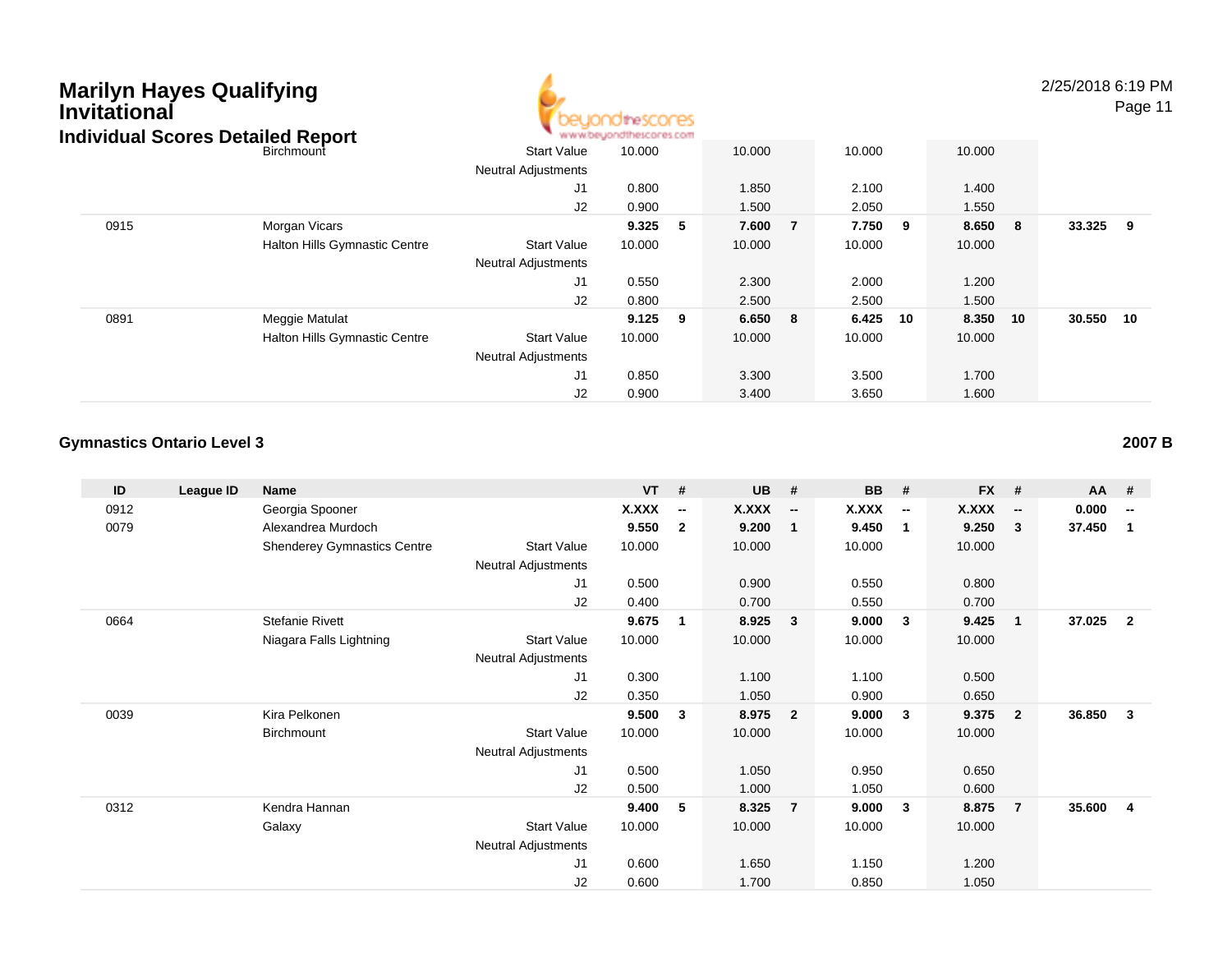| <b>Marilyn Hayes Qualifying</b><br><b>Invitational</b> | <b>Individual Scores Detailed Report</b> | www.beyond                                       | <b>idtheSCOCES</b> |     |        |                         |          |                         |        |                | 2/25/2018 6:19 PM | Page 12 |
|--------------------------------------------------------|------------------------------------------|--------------------------------------------------|--------------------|-----|--------|-------------------------|----------|-------------------------|--------|----------------|-------------------|---------|
| 0831                                                   | Rebecka Mayr                             |                                                  | 9.200              | -7  | 8.800  | $\overline{\mathbf{4}}$ | 8.475    | - 5                     | 9.100  | 5              | 35.575            | - 5     |
|                                                        | Cayuga Gymnastics Club                   | <b>Start Value</b><br>Neutral Adjustments        | 10.000             |     | 10.000 |                         | 10.000   |                         | 10.000 |                |                   |         |
|                                                        |                                          | J <sub>1</sub>                                   | 0.750              |     | 1.300  |                         | 1.450    |                         | 0.950  |                |                   |         |
|                                                        |                                          | J2                                               | 0.850              |     | 1.100  |                         | 1.600    |                         | 0.850  |                |                   |         |
| 0735                                                   | Simone Rowley                            |                                                  | 8.975              | - 8 | 8.500  | 6                       | 9.025    | $\overline{\mathbf{2}}$ | 8.900  | 6              | 35.400            | - 6     |
|                                                        | <b>Gyros Gymnastics</b>                  | <b>Start Value</b>                               | 10.000             |     | 10.000 |                         | 10.000   |                         | 10.000 |                |                   |         |
|                                                        |                                          | Neutral Adjustments                              |                    |     |        |                         | $-0.100$ |                         |        |                |                   |         |
|                                                        |                                          | J <sub>1</sub>                                   | 0.900              |     | 1.600  |                         | 0.950    |                         | 1.150  |                |                   |         |
|                                                        |                                          | J <sub>2</sub>                                   | 1.150              |     | 1.400  |                         | 0.800    |                         | 1.050  |                |                   |         |
| 0868                                                   | Kaira Macaraeg                           |                                                  | 9.450              | -4  | 7.950  | 8                       | 8.750    | -4                      | 9.200  | $\overline{4}$ | 35.350            | -7      |
|                                                        | <b>Halton Hills Gymnastic Centre</b>     | <b>Start Value</b><br><b>Neutral Adjustments</b> | 10.000             |     | 10.000 |                         | 10.000   |                         | 10.000 |                |                   |         |
|                                                        |                                          | J <sub>1</sub>                                   | 0.500              |     | 2.200  |                         | 1.400    |                         | 0.900  |                |                   |         |
|                                                        |                                          | J2                                               | 0.600              |     | 1.900  |                         | 1.100    |                         | 0.700  |                |                   |         |
| 0485                                                   | Sienna Bucci                             |                                                  | 9.275              | - 6 | 8.650  | 5                       | 7.275    | - 6                     | 7.900  | 8              | 33.100            | - 8     |
|                                                        | <b>Twisters Gymnastics Club</b>          | <b>Start Value</b><br>Neutral Adjustments        | 10.000             |     | 10.000 |                         | 10.000   |                         | 10.000 |                |                   |         |
|                                                        |                                          | J1                                               | 0.650              |     | 1.500  |                         | 2.850    |                         | 2.200  |                |                   |         |
|                                                        |                                          | J <sub>2</sub>                                   | 0.800              |     | 1.200  |                         | 2.600    |                         | 2.000  |                |                   |         |

#### **Gymnastics Ontario Level 3**

| ID   | League ID | Name                               |                            | $VT$ #  |                         | <b>UB</b> | #                       | <b>BB</b> | #                       | $FX$ # |                | $AA$ #   |                |
|------|-----------|------------------------------------|----------------------------|---------|-------------------------|-----------|-------------------------|-----------|-------------------------|--------|----------------|----------|----------------|
| 0142 |           | Aislynn Mann                       |                            | 9.750   | -1                      | 9.375     | - 1                     | 9.350     | $\overline{\mathbf{2}}$ | 9.475  | $\overline{2}$ | 37.950   |                |
|      |           | Ajax Acro's Gym Club               | <b>Start Value</b>         | 10.000  |                         | 10.000    |                         | 10.000    |                         | 10.000 |                |          |                |
|      |           |                                    | <b>Neutral Adjustments</b> |         |                         |           |                         | $-0.100$  |                         |        |                |          |                |
|      |           |                                    | J <sub>1</sub>             | 0.300   |                         | 0.700     |                         | 0.650     |                         | 0.500  |                |          |                |
|      |           |                                    | J2                         | 0.200   |                         | 0.550     |                         | 0.450     |                         | 0.550  |                |          |                |
| 0732 |           | Ava Miletello                      |                            | 9.600   | $\overline{\mathbf{2}}$ | 9.225     | $\overline{\mathbf{2}}$ | 8.925     | - 3                     | 8.925  | 6              | 36.675   | $\overline{2}$ |
|      |           | <b>Gyros Gymnastics</b>            | <b>Start Value</b>         | 10.000  |                         | 10.000    |                         | 10.000    |                         | 10.000 |                |          |                |
|      |           |                                    | <b>Neutral Adjustments</b> |         |                         |           |                         |           |                         |        |                |          |                |
|      |           |                                    | J1                         | 0.400   |                         | 0.750     |                         | 1.100     |                         | 1.150  |                |          |                |
|      |           |                                    | J2                         | 0.400   |                         | 0.800     |                         | 1.050     |                         | 1.000  |                |          |                |
| 0124 |           | Mikayla Henriques                  |                            | 9.400 6 |                         | 8.750 5   |                         | 9.400     | $\mathbf{1}$            | 9.075  | 5              | 36.625 3 |                |
|      |           | <b>Shenderey Gymnastics Centre</b> | <b>Start Value</b>         | 10.000  |                         | 10.000    |                         | 10.000    |                         | 10.000 |                |          |                |
|      |           |                                    | <b>Neutral Adjustments</b> |         |                         |           |                         |           |                         |        |                |          |                |
|      |           |                                    | J1                         | 0.700   |                         | 1.100     |                         | 0.500     |                         | 1.000  |                |          |                |
|      |           |                                    | J2                         | 0.500   |                         | 1.400     |                         | 0.700     |                         | 0.850  |                |          |                |

### **2008 A**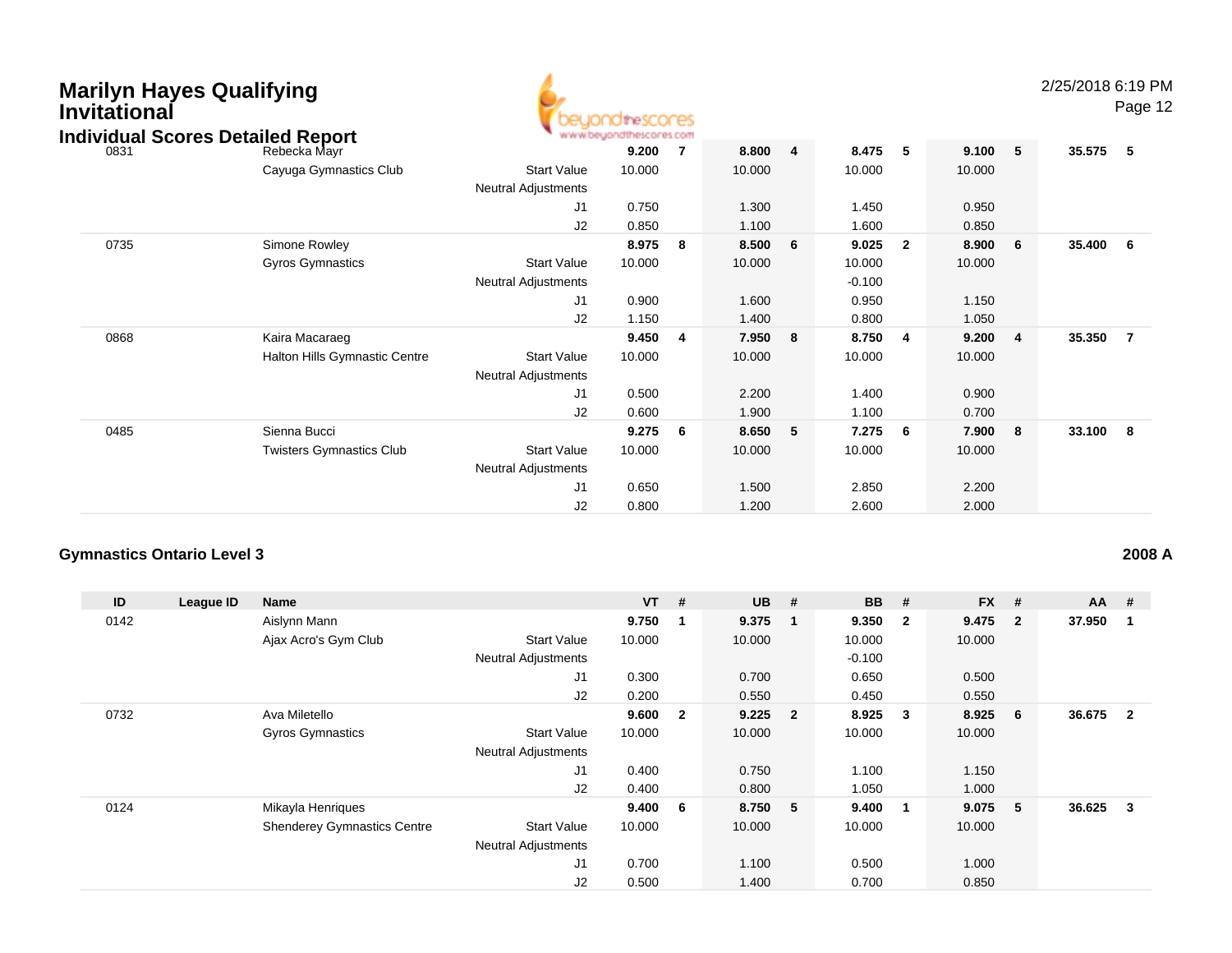| <b>Marilyn Hayes Qualifying</b><br><b>Invitational</b><br><b>Individual Scores Detailed Report</b> |                                   |                            | theSCOCES<br>www.beyondthescores.com |   |        |                         |        |   |        |              | 2/25/2018 6:1 | Pa |
|----------------------------------------------------------------------------------------------------|-----------------------------------|----------------------------|--------------------------------------|---|--------|-------------------------|--------|---|--------|--------------|---------------|----|
| 0782                                                                                               | Kaori Flewwelling                 |                            | 9.300                                | 8 | 8.775  | $\overline{\mathbf{4}}$ | 8.800  | 5 | 9.625  | -1           | 36.500        | 4  |
|                                                                                                    | Kitchener-Waterloo Gymnastics     | <b>Start Value</b>         | 10.000                               |   | 10.000 |                         | 10.000 |   | 10.000 |              |               |    |
|                                                                                                    |                                   | <b>Neutral Adjustments</b> |                                      |   |        |                         |        |   |        |              |               |    |
|                                                                                                    |                                   | J1                         | 0.600                                |   | 1.200  |                         | 1.300  |   | 0.400  |              |               |    |
|                                                                                                    |                                   | J2                         | 0.800                                |   | 1.250  |                         | 1.100  |   | 0.350  |              |               |    |
| 0937                                                                                               | Lacey Huehn                       |                            | 9.500                                | 5 | 8.600  | 6                       | 8.775  | 6 | 9.450  | $\mathbf{3}$ | 36.325        | 5  |
|                                                                                                    | Dynamo Gymnastics                 | <b>Start Value</b>         | 10.000                               |   | 10.000 |                         | 10.000 |   | 10.000 |              |               |    |
|                                                                                                    |                                   | <b>Neutral Adjustments</b> |                                      |   |        |                         |        |   |        |              |               |    |
|                                                                                                    |                                   | J <sub>1</sub>             | 0.500                                |   | 1.300  |                         | 1.100  |   | 0.500  |              |               |    |
|                                                                                                    |                                   | J <sub>2</sub>             | 0.500                                |   | 1.500  |                         | 1.350  |   | 0.600  |              |               |    |
| 0495                                                                                               | Grace Dennison                    |                            | 9.550                                | 4 | 8.875  | 3                       | 8.900  | 4 | 8.925  | 6            | 36.250        |    |
|                                                                                                    | <b>Twisters Gymnastics Club</b>   | <b>Start Value</b>         | 10.000                               |   | 10.000 |                         | 10.000 |   | 10.000 |              |               |    |
|                                                                                                    |                                   | <b>Neutral Adjustments</b> |                                      |   |        |                         |        |   |        |              |               |    |
|                                                                                                    |                                   | J <sub>1</sub>             | 0.400                                |   | 1.200  |                         | 1.200  |   | 1.200  |              |               |    |
|                                                                                                    |                                   | J2                         | 0.500                                |   | 1.050  |                         | 1.000  |   | 0.950  |              |               |    |
| 0431                                                                                               | Hayden Ennis                      |                            | 9.575                                | 3 | 8.400  | $\overline{7}$          | 8.500  | 7 | 9.100  | -4           | 35.575        |    |
|                                                                                                    | <b>Infinity Gymnastics Centre</b> | <b>Start Value</b>         | 10.000                               |   | 10.000 |                         | 10.000 |   | 10.000 |              |               |    |
|                                                                                                    |                                   | <b>Neutral Adjustments</b> |                                      |   |        |                         |        |   |        |              |               |    |
|                                                                                                    |                                   | J1                         | 0.450                                |   | 1.750  |                         | 1.600  |   | 0.900  |              |               |    |

|      |                       | J1                         | 0.450  | 1.750        | 006.       | 0.900  |               |
|------|-----------------------|----------------------------|--------|--------------|------------|--------|---------------|
|      |                       | J2                         | 0.400  | 1.450        | 1.400      | 0.900  |               |
| 0033 | <b>Summer Parsons</b> |                            | 9.350  | 7.475<br>- 8 | 8.225<br>8 | 7.650  | 32.700<br>- 8 |
|      | Birchmount            | <b>Start Value</b>         | 10.000 | 10.000       | 10.000     | 10.000 |               |
|      |                       | <b>Neutral Adjustments</b> |        |              |            |        |               |
|      |                       | J1                         | 0.700  | 2.350        | 1.800      | 2.400  |               |
|      |                       | J2                         | 0.600  | 2.700        | 1.750      | 2.300  |               |

### **Gymnastics Ontario Level 3**

| ID   | League ID | <b>Name</b>                        |                            | $VT$ # |                          | <b>UB</b> | #                        | <b>BB</b> | -#                       | <b>FX</b> | #                        | $AA$ # |                          |
|------|-----------|------------------------------------|----------------------------|--------|--------------------------|-----------|--------------------------|-----------|--------------------------|-----------|--------------------------|--------|--------------------------|
| 0025 |           | Elisabeth Fry                      |                            | X.XXX  | $\overline{\phantom{a}}$ | X.XXX     | $\overline{\phantom{a}}$ | X.XXX     | $\overline{\phantom{a}}$ | X.XXX     | $\overline{\phantom{a}}$ | 0.000  | $\overline{\phantom{a}}$ |
| 0781 |           | Maaike Krueger                     |                            | 9.600  | 3                        | 8.925     |                          | 9.625     |                          | 9.300     | -3                       | 37.450 |                          |
|      |           | Kitchener-Waterloo Gymnastics      | <b>Start Value</b>         | 10.000 |                          | 10.000    |                          | 10.000    |                          | 10.000    |                          |        |                          |
|      |           |                                    | <b>Neutral Adjustments</b> |        |                          |           |                          |           |                          |           |                          |        |                          |
|      |           |                                    | J1                         | 0.400  |                          | 1.200     |                          | 0.450     |                          | 0.600     |                          |        |                          |
|      |           |                                    | J2                         | 0.400  |                          | 0.950     |                          | 0.300     |                          | 0.800     |                          |        |                          |
| 0125 |           | Alexandra Stratulat                |                            | 9.750  | $\overline{\mathbf{2}}$  | 8.875 2   |                          | 9.500     | $\overline{\mathbf{2}}$  | 9.225     | 6                        | 37.350 | $\overline{\mathbf{2}}$  |
|      |           | <b>Shenderey Gymnastics Centre</b> | <b>Start Value</b>         | 10.000 |                          | 10.000    |                          | 10.000    |                          | 10.000    |                          |        |                          |
|      |           |                                    | <b>Neutral Adjustments</b> |        |                          |           |                          |           |                          |           |                          |        |                          |
|      |           |                                    | J1                         | 0.300  |                          | 1.050     |                          | 0.500     |                          | 0.800     |                          |        |                          |

2/25/2018 6:19 PM

Page 13

**2008 B**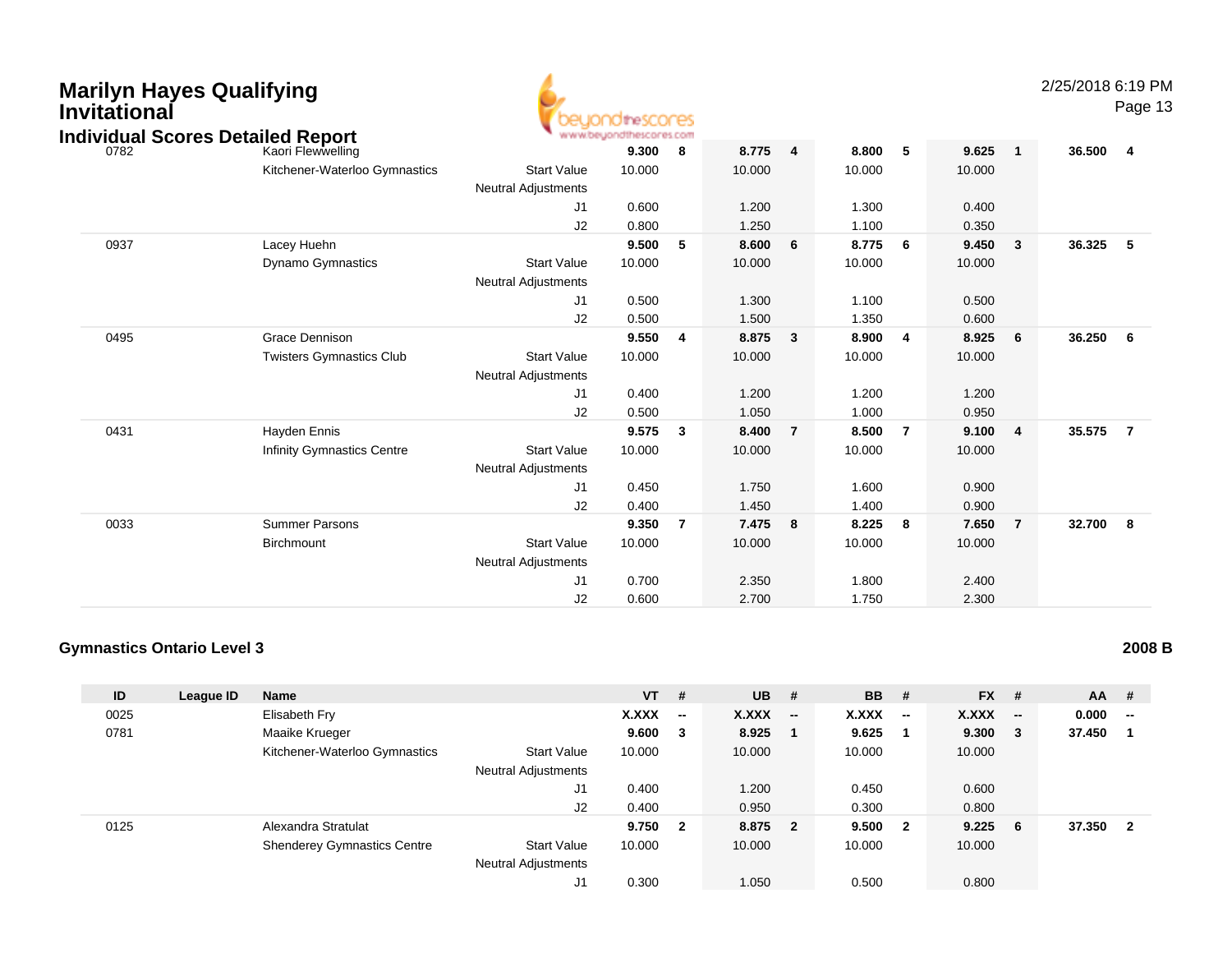

Page 14

|      |                                 | J2                         | 0.200  |                | 1.200  |                | 0.500  |                | 0.750  |                |        |                         |
|------|---------------------------------|----------------------------|--------|----------------|--------|----------------|--------|----------------|--------|----------------|--------|-------------------------|
| 0063 | Olivia Roossien                 |                            | 9.350  | 5              | 8.500  | 5              | 9.075  | 4              | 9.400  | $\overline{1}$ | 36.325 | $\overline{\mathbf{3}}$ |
|      | Cayuga Gymnastics Club          | <b>Start Value</b>         | 10.000 |                | 10.000 |                | 10.000 |                | 10.000 |                |        |                         |
|      |                                 | <b>Neutral Adjustments</b> |        |                |        |                |        |                |        |                |        |                         |
|      |                                 | J1                         | 0.600  |                | 1.650  |                | 1.000  |                | 0.600  |                |        |                         |
|      |                                 | J2                         | 0.700  |                | 1.350  |                | 0.850  |                | 0.600  |                |        |                         |
| 0527 | Sadee Scott                     |                            | 9.800  | 1              | 8.625  | $\overline{4}$ | 8.100  | 5              | 9.275  | $\overline{4}$ | 35.800 | $\overline{4}$          |
|      | <b>Twisters Gymnastics Club</b> | <b>Start Value</b>         | 10.000 |                | 10.000 |                | 10.000 |                | 10.000 |                |        |                         |
|      |                                 | <b>Neutral Adjustments</b> |        |                |        |                |        |                |        |                |        |                         |
|      |                                 | J1                         | 0.200  |                | 1.400  |                | 1.700  |                | 0.650  |                |        |                         |
|      |                                 | J2                         | 0.200  |                | 1.350  |                | 2.100  |                | 0.800  |                |        |                         |
| 0233 | Emma Donovan                    |                            | 9.250  | 6              | 7.975  | 6              | 9.150  | 3              | 9.250  | 5              | 35.625 | $-5$                    |
|      | Dynamo Gymnastics               | <b>Start Value</b>         | 10.000 |                | 10.000 |                | 10.000 |                | 10.000 |                |        |                         |
|      |                                 | <b>Neutral Adjustments</b> |        |                |        |                |        |                |        |                |        |                         |
|      |                                 | J <sub>1</sub>             | 0.800  |                | 2.100  |                | 0.750  |                | 0.650  |                |        |                         |
|      |                                 | J2                         | 0.700  |                | 1.950  |                | 0.950  |                | 0.850  |                |        |                         |
| 0490 | Courtney Charlton               |                            | 9.500  | 4              | 8.725  | 3              | 7.975  | 6              | 9.325  | $\overline{2}$ | 35.525 | 6                       |
|      | <b>Twisters Gymnastics Club</b> | <b>Start Value</b>         | 10.000 |                | 10.000 |                | 10.000 |                | 10.000 |                |        |                         |
|      |                                 | <b>Neutral Adjustments</b> |        |                |        |                |        |                |        |                |        |                         |
|      |                                 | J <sub>1</sub>             | 0.400  |                | 1.200  |                | 2.000  |                | 0.750  |                |        |                         |
|      |                                 | J2                         | 0.600  |                | 1.350  |                | 2.050  |                | 0.600  |                |        |                         |
| 0529 | Mikaelle Steinberg              |                            | 9.150  | $\overline{7}$ | 7.900  | $\overline{7}$ | 7.100  | $\overline{7}$ | 8.000  | $\overline{7}$ | 32.150 | $\overline{7}$          |
|      | <b>Twisters Gymnastics Club</b> | <b>Start Value</b>         | 10.000 |                | 10.000 |                | 10.000 |                | 10.000 |                |        |                         |
|      |                                 | <b>Neutral Adjustments</b> |        |                |        |                |        |                |        |                |        |                         |
|      |                                 | J <sub>1</sub>             | 1.000  |                | 2.100  |                | 2.800  |                | 1.900  |                |        |                         |
|      |                                 | J2                         | 0.700  |                | 2.100  |                | 3.000  |                | 2.100  |                |        |                         |

#### **Gymnastics Ontario Level 3**

| ID   | League ID | <b>Name</b>                     |                            | $VT$ # |   | $UB$ #  | <b>BB</b> | #                       | <b>FX</b> | -#           | <b>AA</b> | #  |
|------|-----------|---------------------------------|----------------------------|--------|---|---------|-----------|-------------------------|-----------|--------------|-----------|----|
| 0835 |           | Evelyn Ogilvie                  |                            | 9.725  |   | 9.350   | 9.225     | $\overline{\mathbf{2}}$ | 9.575     | $\mathbf{2}$ | 37.875    |    |
|      |           | Gyros Gymnastics                | <b>Start Value</b>         | 10.000 |   | 10.000  | 10.000    |                         | 10.000    |              |           |    |
|      |           |                                 | <b>Neutral Adjustments</b> |        |   |         |           |                         |           |              |           |    |
|      |           |                                 | J1                         | 0.250  |   | 0.500   | 0.750     |                         | 0.450     |              |           |    |
|      |           |                                 | J2                         | 0.300  |   | 0.800   | 0.800     |                         | 0.400     |              |           |    |
| 0492 |           | <b>Talor Coulter</b>            |                            | 9.650  | 3 | 8.550 4 | 9.450     |                         | 9.600     |              | 37.250    | -2 |
|      |           | <b>Twisters Gymnastics Club</b> | <b>Start Value</b>         | 10.000 |   | 10.000  | 10.000    |                         | 10.000    |              |           |    |
|      |           |                                 | <b>Neutral Adjustments</b> |        |   |         |           |                         |           |              |           |    |
|      |           |                                 | J1                         | 0.400  |   | 1.500   | 0.450     |                         | 0.300     |              |           |    |

**2008 C**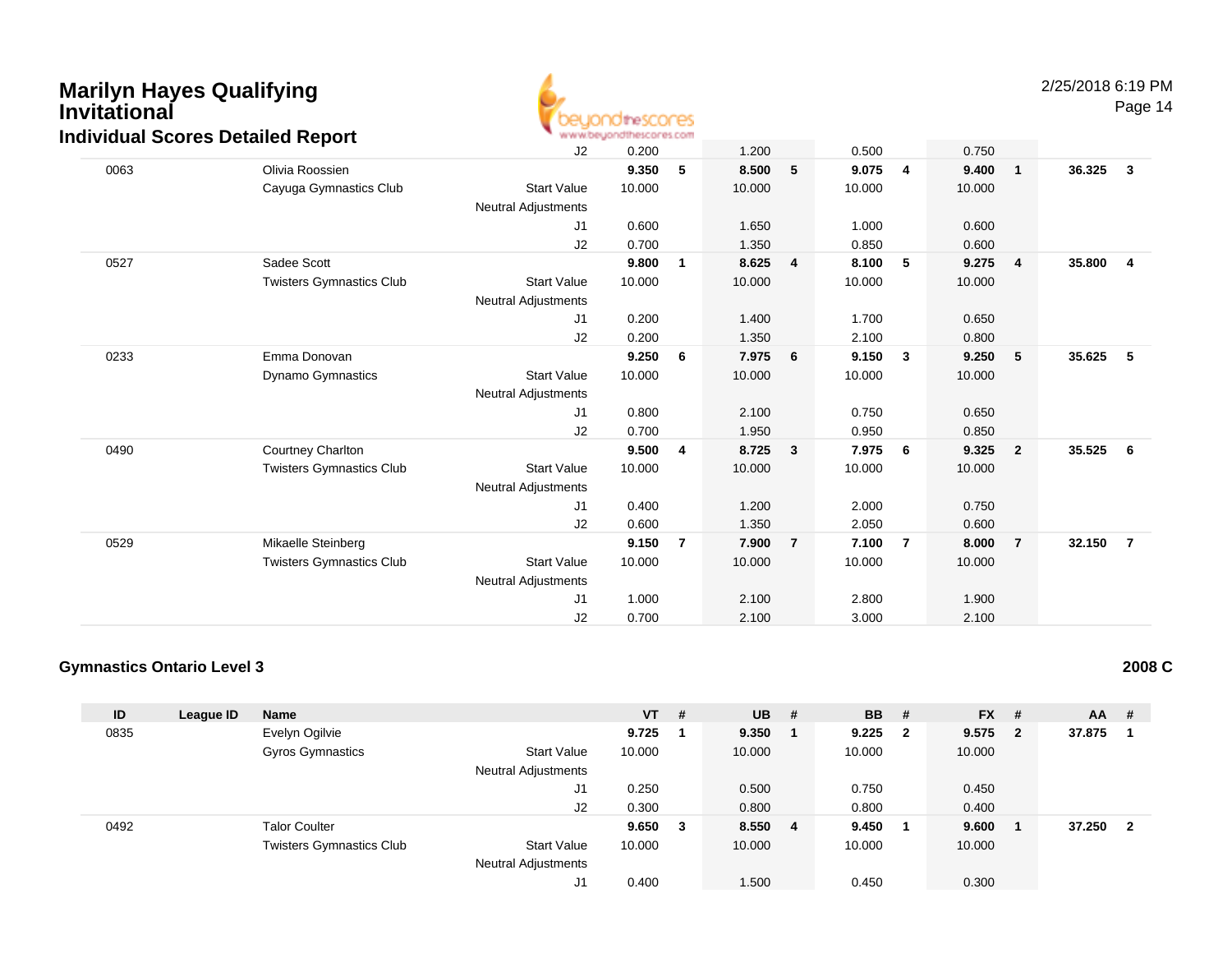

Page 15

| 0715<br>9.625<br>8.950<br>8.725<br>5<br>9.200<br>Lucy Teixeria<br>4<br>$\overline{2}$<br>$\overline{4}$<br>Gyros Gymnastics<br><b>Start Value</b><br>10.000<br>10.000<br>10.000<br>10.000<br><b>Neutral Adjustments</b><br>0.700<br>J1<br>0.350<br>1.200<br>1.150<br>J2<br>0.400<br>0.900<br>1.400<br>0.900<br>9.500<br>0535<br>Taryn Wakeford<br>6<br>8.575<br>$\mathbf{3}$<br>8.700<br>6<br>9.225<br>$\overline{\mathbf{3}}$<br><b>Twisters Gymnastics Club</b><br><b>Start Value</b><br>10.000<br>10.000<br>10.000<br>10.000<br><b>Neutral Adjustments</b><br>J <sub>1</sub><br>0.600<br>1.300<br>1.250<br>0.750<br>J2<br>0.400<br>1.550<br>1.350<br>0.800<br>0012<br>Eleni Kiofos<br>9.700<br>8.150<br>8.950<br>9.000<br>$-5$<br>$\overline{2}$<br>$\overline{7}$<br>4<br><b>Start Value</b><br>Birchmount<br>10.000<br>10.000<br>10.000<br>10.000<br><b>Neutral Adjustments</b><br>0.300<br>1.850<br>1.100<br>1.000<br>J1<br>1.850<br>1.000<br>J2<br>0.300<br>1.000<br><b>Addison Pitman</b><br>9.575<br>5<br>8.025<br>8.975<br>8.175<br>0518<br>8<br>$\mathbf{3}$<br>$\overline{7}$ | 36.500<br>$\mathbf{3}$   |
|-------------------------------------------------------------------------------------------------------------------------------------------------------------------------------------------------------------------------------------------------------------------------------------------------------------------------------------------------------------------------------------------------------------------------------------------------------------------------------------------------------------------------------------------------------------------------------------------------------------------------------------------------------------------------------------------------------------------------------------------------------------------------------------------------------------------------------------------------------------------------------------------------------------------------------------------------------------------------------------------------------------------------------------------------------------------------------------------|--------------------------|
|                                                                                                                                                                                                                                                                                                                                                                                                                                                                                                                                                                                                                                                                                                                                                                                                                                                                                                                                                                                                                                                                                           |                          |
|                                                                                                                                                                                                                                                                                                                                                                                                                                                                                                                                                                                                                                                                                                                                                                                                                                                                                                                                                                                                                                                                                           |                          |
|                                                                                                                                                                                                                                                                                                                                                                                                                                                                                                                                                                                                                                                                                                                                                                                                                                                                                                                                                                                                                                                                                           |                          |
|                                                                                                                                                                                                                                                                                                                                                                                                                                                                                                                                                                                                                                                                                                                                                                                                                                                                                                                                                                                                                                                                                           |                          |
|                                                                                                                                                                                                                                                                                                                                                                                                                                                                                                                                                                                                                                                                                                                                                                                                                                                                                                                                                                                                                                                                                           |                          |
|                                                                                                                                                                                                                                                                                                                                                                                                                                                                                                                                                                                                                                                                                                                                                                                                                                                                                                                                                                                                                                                                                           | 36.000<br>$\overline{4}$ |
|                                                                                                                                                                                                                                                                                                                                                                                                                                                                                                                                                                                                                                                                                                                                                                                                                                                                                                                                                                                                                                                                                           |                          |
|                                                                                                                                                                                                                                                                                                                                                                                                                                                                                                                                                                                                                                                                                                                                                                                                                                                                                                                                                                                                                                                                                           |                          |
|                                                                                                                                                                                                                                                                                                                                                                                                                                                                                                                                                                                                                                                                                                                                                                                                                                                                                                                                                                                                                                                                                           |                          |
|                                                                                                                                                                                                                                                                                                                                                                                                                                                                                                                                                                                                                                                                                                                                                                                                                                                                                                                                                                                                                                                                                           |                          |
|                                                                                                                                                                                                                                                                                                                                                                                                                                                                                                                                                                                                                                                                                                                                                                                                                                                                                                                                                                                                                                                                                           | 35.800<br>5              |
|                                                                                                                                                                                                                                                                                                                                                                                                                                                                                                                                                                                                                                                                                                                                                                                                                                                                                                                                                                                                                                                                                           |                          |
|                                                                                                                                                                                                                                                                                                                                                                                                                                                                                                                                                                                                                                                                                                                                                                                                                                                                                                                                                                                                                                                                                           |                          |
|                                                                                                                                                                                                                                                                                                                                                                                                                                                                                                                                                                                                                                                                                                                                                                                                                                                                                                                                                                                                                                                                                           |                          |
|                                                                                                                                                                                                                                                                                                                                                                                                                                                                                                                                                                                                                                                                                                                                                                                                                                                                                                                                                                                                                                                                                           |                          |
|                                                                                                                                                                                                                                                                                                                                                                                                                                                                                                                                                                                                                                                                                                                                                                                                                                                                                                                                                                                                                                                                                           | 34.750<br>- 6            |
| <b>Start Value</b><br><b>Twisters Gymnastics Club</b><br>10.000<br>10.000<br>10.000<br>10.000                                                                                                                                                                                                                                                                                                                                                                                                                                                                                                                                                                                                                                                                                                                                                                                                                                                                                                                                                                                             |                          |
| <b>Neutral Adjustments</b>                                                                                                                                                                                                                                                                                                                                                                                                                                                                                                                                                                                                                                                                                                                                                                                                                                                                                                                                                                                                                                                                |                          |
| J1<br>0.450<br>2.000<br>1.000<br>1.800                                                                                                                                                                                                                                                                                                                                                                                                                                                                                                                                                                                                                                                                                                                                                                                                                                                                                                                                                                                                                                                    |                          |
| J2<br>0.400<br>1.950<br>1.050<br>1.850                                                                                                                                                                                                                                                                                                                                                                                                                                                                                                                                                                                                                                                                                                                                                                                                                                                                                                                                                                                                                                                    |                          |
| Viola Punin<br>8.950<br>8.550<br>0519<br>8<br>8.175<br>6<br>8.350<br>$\overline{7}$<br>6                                                                                                                                                                                                                                                                                                                                                                                                                                                                                                                                                                                                                                                                                                                                                                                                                                                                                                                                                                                                  | 34.025<br>$\overline{7}$ |
| <b>Start Value</b><br><b>Twisters Gymnastics Club</b><br>10.000<br>10.000<br>10.000<br>10.000                                                                                                                                                                                                                                                                                                                                                                                                                                                                                                                                                                                                                                                                                                                                                                                                                                                                                                                                                                                             |                          |
| <b>Neutral Adjustments</b>                                                                                                                                                                                                                                                                                                                                                                                                                                                                                                                                                                                                                                                                                                                                                                                                                                                                                                                                                                                                                                                                |                          |
| 1.200<br>1.750<br>1.450<br>1.450<br>J1                                                                                                                                                                                                                                                                                                                                                                                                                                                                                                                                                                                                                                                                                                                                                                                                                                                                                                                                                                                                                                                    |                          |
| 0.900<br>1.450<br>J2<br>1.900<br>1.850                                                                                                                                                                                                                                                                                                                                                                                                                                                                                                                                                                                                                                                                                                                                                                                                                                                                                                                                                                                                                                                    |                          |
| Chloe Agla<br>9.150<br>8.300<br>8.250<br>7.675<br>0895<br>$\overline{7}$<br>5<br>8<br>8                                                                                                                                                                                                                                                                                                                                                                                                                                                                                                                                                                                                                                                                                                                                                                                                                                                                                                                                                                                                   | 33.375<br>- 8            |
| Halton Hills Gymnastic Centre<br><b>Start Value</b><br>10.000<br>10.000<br>10.000<br>10.000                                                                                                                                                                                                                                                                                                                                                                                                                                                                                                                                                                                                                                                                                                                                                                                                                                                                                                                                                                                               |                          |
| <b>Neutral Adjustments</b>                                                                                                                                                                                                                                                                                                                                                                                                                                                                                                                                                                                                                                                                                                                                                                                                                                                                                                                                                                                                                                                                |                          |
| J1<br>0.900<br>1.800<br>1.600<br>2.300                                                                                                                                                                                                                                                                                                                                                                                                                                                                                                                                                                                                                                                                                                                                                                                                                                                                                                                                                                                                                                                    |                          |
| J2<br>0.800<br>1.600<br>1.900<br>2.350                                                                                                                                                                                                                                                                                                                                                                                                                                                                                                                                                                                                                                                                                                                                                                                                                                                                                                                                                                                                                                                    |                          |

#### **Gymnastics Ontario Level 32008 D**

| ID   | League ID | <b>Name</b>             |                            | VT     | -# | UB     | <b>BB</b> | <b>FX</b> | $AA$ # |  |
|------|-----------|-------------------------|----------------------------|--------|----|--------|-----------|-----------|--------|--|
| 0704 |           | Arielle Halili          |                            | 9.750  |    | 9.150  | 8.950     | 9.700     | 37.550 |  |
|      |           | <b>Gyros Gymnastics</b> | <b>Start Value</b>         | 10.000 |    | 10.000 | 10.000    | 10.000    |        |  |
|      |           |                         | <b>Neutral Adjustments</b> |        |    |        | $-0.100$  |           |        |  |
|      |           |                         |                            | 0.200  |    | 1.000  | 1.000     | 0.400     |        |  |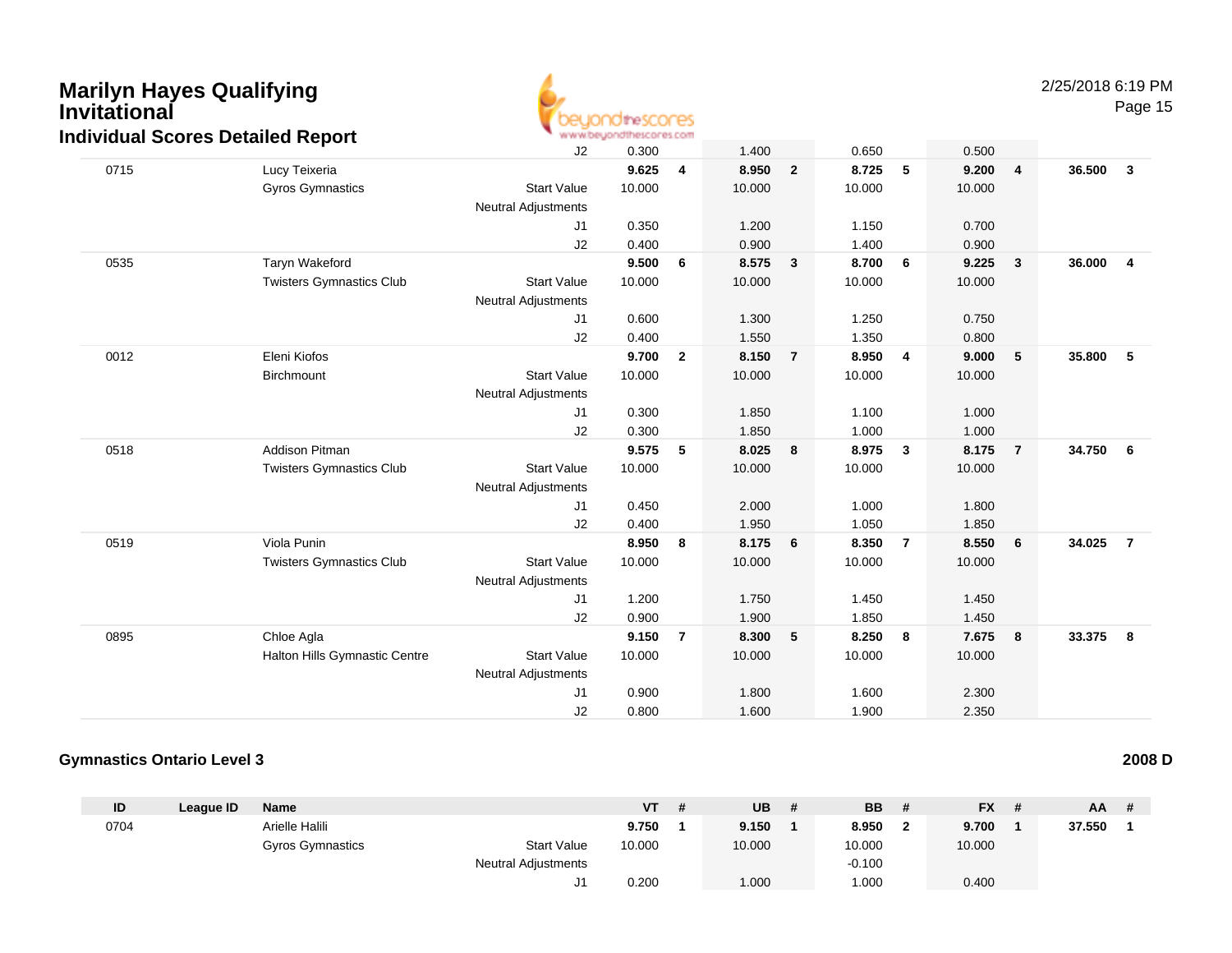

Page 16

|      | $\sim$                             | J2                         | 0.300  |                | 0.700  |                | 0.900    |                | 0.200  |                         |        |                         |
|------|------------------------------------|----------------------------|--------|----------------|--------|----------------|----------|----------------|--------|-------------------------|--------|-------------------------|
| 0239 | Caidy Lyder                        |                            | 9.600  | $\overline{2}$ | 8.875  | $\overline{2}$ | 9.150    | $\mathbf{1}$   | 9.275  | $\overline{\mathbf{3}}$ | 36.900 | $\overline{2}$          |
|      | <b>Dynamo Gymnastics</b>           | <b>Start Value</b>         | 10.000 |                | 10.000 |                | 10.000   |                | 10.000 |                         |        |                         |
|      |                                    | <b>Neutral Adjustments</b> |        |                |        |                |          |                |        |                         |        |                         |
|      |                                    | J1                         | 0.300  |                | 1.250  |                | 1.000    |                | 0.650  |                         |        |                         |
|      |                                    | J2                         | 0.500  |                | 1.000  |                | 0.700    |                | 0.800  |                         |        |                         |
| 0111 | Cadence DiRocco                    |                            | 9.550  | 3              | 8.875  | $\overline{2}$ | 8.650    | 4              | 9.325  | $\overline{\mathbf{2}}$ | 36.400 | $\overline{\mathbf{3}}$ |
|      | <b>Shenderey Gymnastics Centre</b> | <b>Start Value</b>         | 10.000 |                | 10.000 |                | 10.000   |                | 10.000 |                         |        |                         |
|      |                                    | <b>Neutral Adjustments</b> |        |                |        |                |          |                |        |                         |        |                         |
|      |                                    | J1                         | 0.500  |                | 1.050  |                | 1.500    |                | 0.750  |                         |        |                         |
|      |                                    | J2                         | 0.400  |                | 1.200  |                | 1.200    |                | 0.600  |                         |        |                         |
| 0513 | Sydney Merton                      |                            | 9.475  | $\overline{4}$ | 9.150  | $\mathbf{1}$   | 8.325    | 6              | 9.050  | 6                       | 36.000 | $\overline{4}$          |
|      | <b>Twisters Gymnastics Club</b>    | <b>Start Value</b>         | 10.000 |                | 10.000 |                | 10.000   |                | 10.000 |                         |        |                         |
|      |                                    | <b>Neutral Adjustments</b> |        |                |        |                |          |                |        |                         |        |                         |
|      |                                    | J1                         | 0.600  |                | 0.800  |                | 1.800    |                | 1.100  |                         |        |                         |
|      |                                    | J2                         | 0.450  |                | 0.900  |                | 1.550    |                | 0.800  |                         |        |                         |
| 0867 | Daniella Marchesin                 |                            | 9.600  | $\overline{2}$ | 8.325  | 3              | 8.250    | $\overline{7}$ | 9.050  | 6                       | 35.225 | - 5                     |
|      | Halton Hills Gymnastic Centre      | <b>Start Value</b>         | 10.000 |                | 10.000 |                | 10.000   |                | 10.000 |                         |        |                         |
|      |                                    | <b>Neutral Adjustments</b> |        |                |        |                |          |                |        |                         |        |                         |
|      |                                    | J1                         | 0.500  |                | 1.650  |                | 1.800    |                | 0.900  |                         |        |                         |
|      |                                    | J2                         | 0.300  |                | 1.700  |                | 1.700    |                | 1.000  |                         |        |                         |
| 0070 | Adriana Ormonde                    |                            | 9.225  | 6              | 7.975  | 5              | 8.800    | $\mathbf{3}$   | 9.125  | $\overline{\mathbf{4}}$ | 35.125 | 6                       |
|      | Cayuga Gymnastics Club             | <b>Start Value</b>         | 10.000 |                | 10.000 |                | 10.000   |                | 10.000 |                         |        |                         |
|      |                                    | <b>Neutral Adjustments</b> |        |                |        |                |          |                |        |                         |        |                         |
|      |                                    | J1                         | 0.850  |                | 1.950  |                | 1.200    |                | 0.750  |                         |        |                         |
|      |                                    | J2                         | 0.700  |                | 2.100  |                | 1.200    |                | 1.000  |                         |        |                         |
| 0719 | Zelda Armstrong                    |                            | 9.350  | 5              | 8.250  | 4              | 8.450    | 5              | 9.075  | 5                       | 35.125 | 6                       |
|      | Gyros Gymnastics                   | <b>Start Value</b>         | 10.000 |                | 10.000 |                | 10.000   |                | 10.000 |                         |        |                         |
|      |                                    | <b>Neutral Adjustments</b> |        |                |        |                | $-0.100$ |                |        |                         |        |                         |
|      |                                    | J <sub>1</sub>             | 0.700  |                | 1.650  |                | 1.500    |                | 1.000  |                         |        |                         |
|      |                                    | J2                         | 0.600  |                | 1.850  |                | 1.400    |                | 0.850  |                         |        |                         |

#### **Gymnastics Ontario Level 3**

| ID   | League ID | Name             |                            | VT     | -# | UB     | <b>BB</b> | <b>FX</b> | AA.    | # |
|------|-----------|------------------|----------------------------|--------|----|--------|-----------|-----------|--------|---|
| 0738 |           | Ashley Sklar     |                            | 9.450  |    | 9.225  | 9.400     | 9.675     | 37.750 |   |
|      |           | Gyros Gymnastics | <b>Start Value</b>         | 10.000 |    | 10.000 | 10.000    | 10.000    |        |   |
|      |           |                  | <b>Neutral Adjustments</b> |        |    |        |           |           |        |   |
|      |           |                  | ັບ                         | 0.600  |    | 0.800  | 0.600     | 0.300     |        |   |

**2009 A**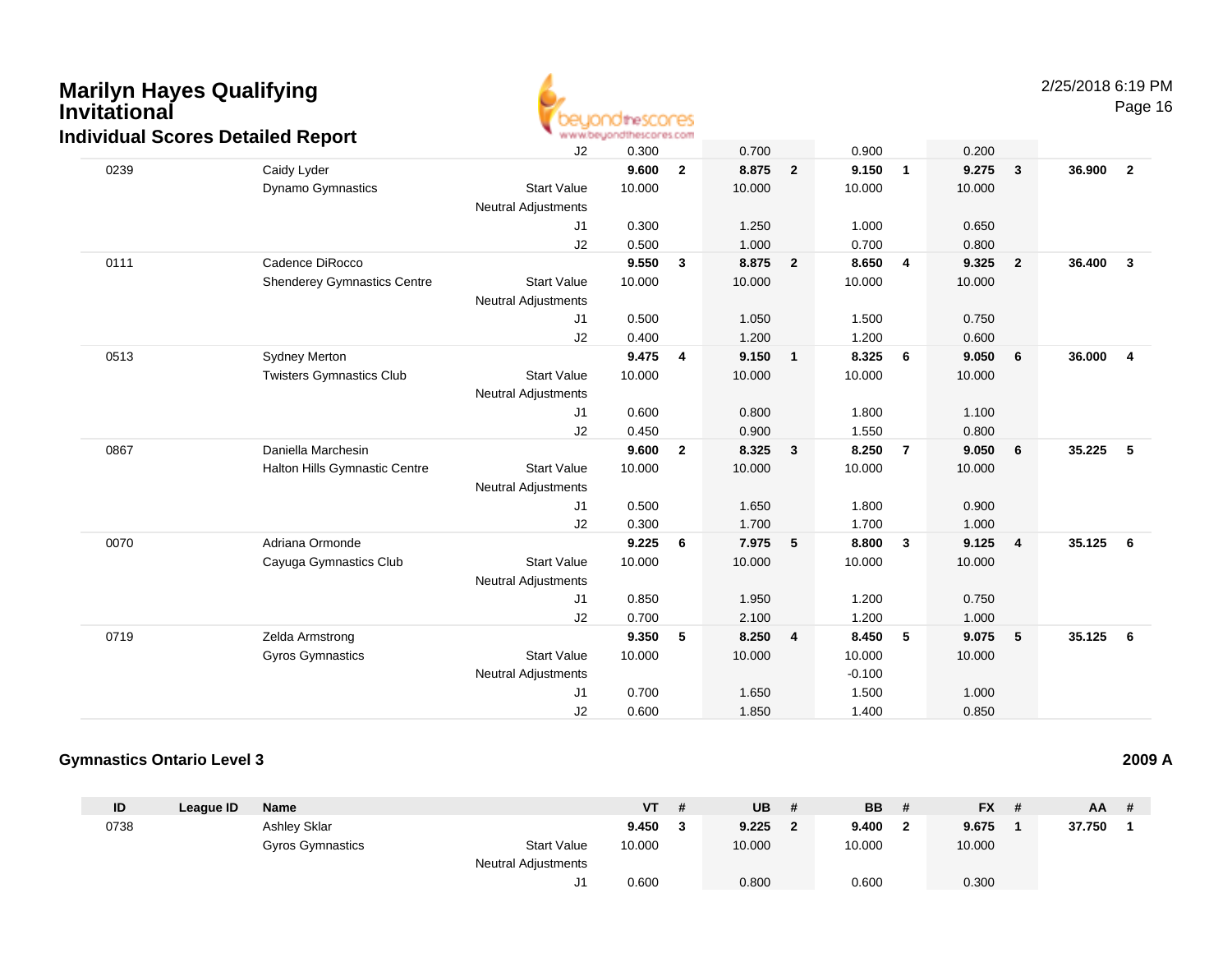

Page 17

|      | a: 000:00 Dotanoa : 10po: 1   | J2                         | 0.500  |                | 0.750  |                | 0.600    |                | 0.350  |                         |        |                         |
|------|-------------------------------|----------------------------|--------|----------------|--------|----------------|----------|----------------|--------|-------------------------|--------|-------------------------|
| 0729 | <b>Madison Kness</b>          |                            | 9.650  | $\mathbf{1}$   | 9.325  | $\mathbf{1}$   | 8.925    | 6              | 9.650  | $\overline{2}$          | 37.550 | $\overline{\mathbf{2}}$ |
|      | Gyros Gymnastics              | <b>Start Value</b>         | 10.000 |                | 10.000 |                | 10.000   |                | 10.000 |                         |        |                         |
|      |                               | <b>Neutral Adjustments</b> |        |                |        |                |          |                |        |                         |        |                         |
|      |                               | J1                         | 0.400  |                | 0.600  |                | 1.050    |                | 0.450  |                         |        |                         |
|      |                               | J2                         | 0.300  |                | 0.750  |                | 1.100    |                | 0.250  |                         |        |                         |
| 0780 | Elsie Jarvis                  |                            | 9.325  | 6              | 9.325  | $\mathbf{1}$   | 9.050    | 4              | 9.525  | $\overline{\mathbf{3}}$ | 37.225 | $\mathbf{3}$            |
|      | Kitchener-Waterloo Gymnastics | <b>Start Value</b>         | 10.000 |                | 10.000 |                | 10.000   |                | 10.000 |                         |        |                         |
|      |                               | <b>Neutral Adjustments</b> |        |                |        |                |          |                |        |                         |        |                         |
|      |                               | J <sub>1</sub>             | 0.750  |                | 0.750  |                | 1.000    |                | 0.500  |                         |        |                         |
|      |                               | J2                         | 0.600  |                | 0.600  |                | 0.900    |                | 0.450  |                         |        |                         |
| 0314 | <b>Makinley Attersley</b>     |                            | 9.400  | 4              | 8.925  | 3              | 9.275    | $\mathbf{3}$   | 9.375  | $\overline{4}$          | 36.975 | $\overline{4}$          |
|      | Galaxy                        | <b>Start Value</b>         | 10.000 |                | 10.000 |                | 10.000   |                | 10.000 |                         |        |                         |
|      |                               | <b>Neutral Adjustments</b> |        |                |        |                |          |                |        |                         |        |                         |
|      |                               | J <sub>1</sub>             | 0.600  |                | 1.200  |                | 0.600    |                | 0.600  |                         |        |                         |
|      |                               | J2                         | 0.600  |                | 0.950  |                | 0.850    |                | 0.650  |                         |        |                         |
| 0661 | Genevieve Heaton              |                            | 9.500  | $\overline{2}$ | 8.775  | 5              | 9.450    | $\mathbf{1}$   | 9.250  | 5                       | 36.975 | $\overline{4}$          |
|      | Niagara Falls Lightning       | <b>Start Value</b>         | 10.000 |                | 10.000 |                | 10.000   |                | 10.000 |                         |        |                         |
|      |                               | <b>Neutral Adjustments</b> |        |                |        |                |          |                |        |                         |        |                         |
|      |                               | J <sub>1</sub>             | 0.600  |                | 1.150  |                | 0.600    |                | 0.850  |                         |        |                         |
|      |                               | J2                         | 0.400  |                | 1.300  |                | 0.500    |                | 0.650  |                         |        |                         |
| 0403 | Dahlia Wiberg                 |                            | 9.325  | 6              | 8.900  | 4              | 9.025    | 5              | 9.025  | $6\phantom{1}6$         | 36.275 | 5                       |
|      | Oakville Gymnastics Club      | <b>Start Value</b>         | 10.000 |                | 10.000 |                | 10.000   |                | 10.000 |                         |        |                         |
|      |                               | <b>Neutral Adjustments</b> |        |                |        |                | $-0.100$ |                |        |                         |        |                         |
|      |                               | J <sub>1</sub>             | 0.750  |                | 1.100  |                | 0.950    |                | 1.000  |                         |        |                         |
|      |                               | J2                         | 0.600  |                | 1.100  |                | 0.800    |                | 0.950  |                         |        |                         |
| 0402 | Olivia Bahsous                |                            | 9.350  | 5              | 8.550  | $\overline{7}$ | 8.250    | $\overline{7}$ | 9.025  | 6                       | 35.175 | - 6                     |
|      | Oakville Gymnastics Club      | <b>Start Value</b>         | 10.000 |                | 10.000 |                | 10.000   |                | 10.000 |                         |        |                         |
|      |                               | <b>Neutral Adjustments</b> |        |                |        |                | $-0.100$ |                |        |                         |        |                         |
|      |                               | J <sub>1</sub>             | 0.600  |                | 1.500  |                | 1.700    |                | 1.000  |                         |        |                         |
|      |                               | J2                         | 0.700  |                | 1.400  |                | 1.600    |                | 0.950  |                         |        |                         |
| 0262 | Peyton Grosveld               |                            | 9.175  | $\overline{7}$ | 8.625  | 6              | 8.250    | $\overline{7}$ | 8.400  | $\overline{7}$          | 34.450 | $\overline{7}$          |
|      | <b>Dynamo Gymnastics</b>      | <b>Start Value</b>         | 10.000 |                | 10.000 |                | 10.000   |                | 10.000 |                         |        |                         |
|      |                               | <b>Neutral Adjustments</b> |        |                |        |                |          |                |        |                         |        |                         |
|      |                               | J1                         | 0.950  |                | 1.400  |                | 1.800    |                | 1.600  |                         |        |                         |
|      |                               | J2                         | 0.700  |                | 1.350  |                | 1.700    |                | 1.600  |                         |        |                         |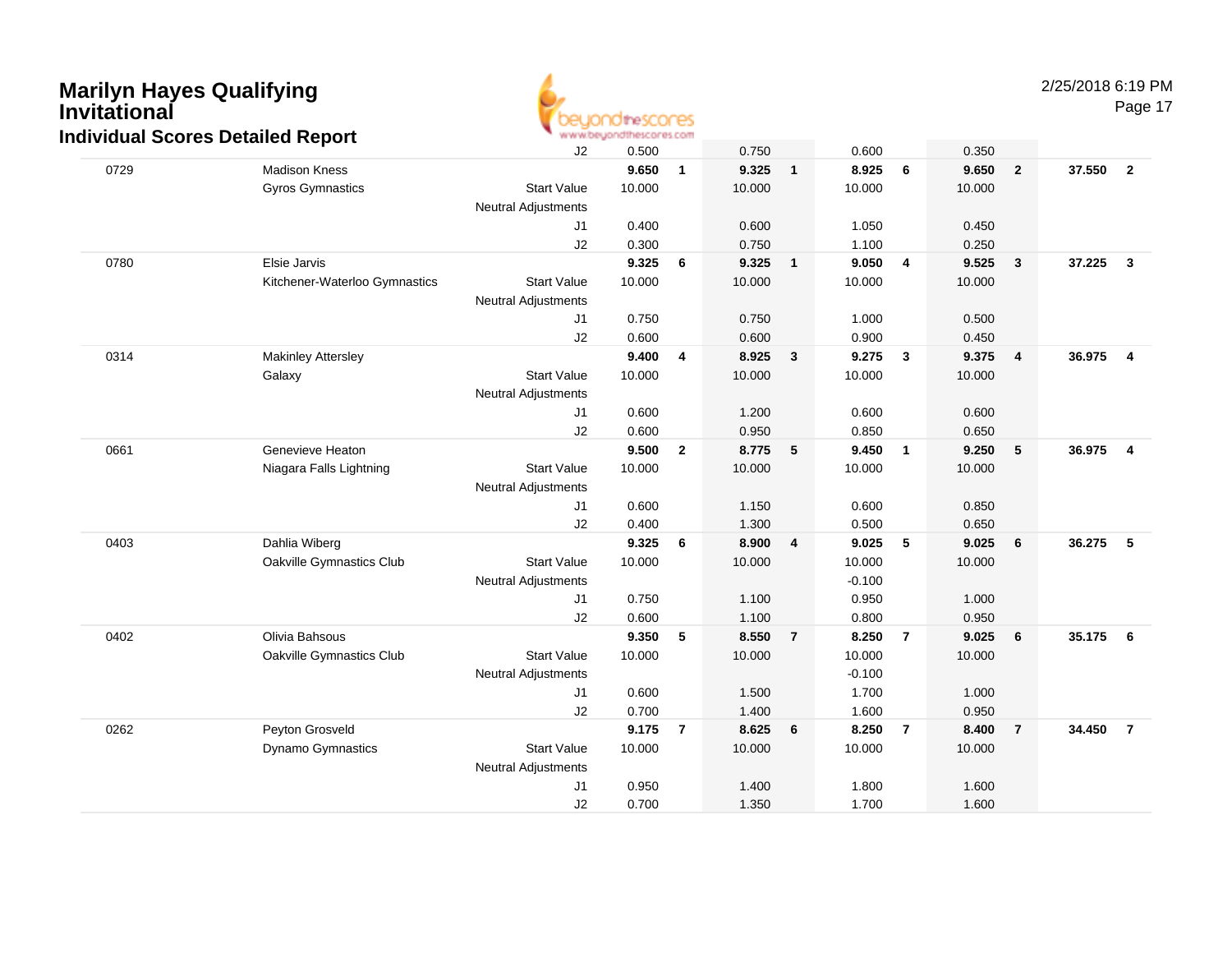### **Gymnastics Ontario Level 3 2009 BMarilyn Hayes Qualifying InvitationalIndividual Scores Detailed Report**



| ID   | <b>League ID</b> | <b>Name</b>                        |                            | <b>VT</b>    | #                        | <b>UB</b>    | #                        | <b>BB</b>    | #                        | <b>FX</b>    | #                        | AA     | #                        |
|------|------------------|------------------------------------|----------------------------|--------------|--------------------------|--------------|--------------------------|--------------|--------------------------|--------------|--------------------------|--------|--------------------------|
| 0087 |                  | Emilya Christidis                  |                            | <b>X.XXX</b> | $\overline{\phantom{a}}$ | <b>X.XXX</b> | $\overline{\phantom{a}}$ | <b>X.XXX</b> | $\overline{\phantom{a}}$ | <b>X.XXX</b> | $\overline{\phantom{a}}$ | 0.000  | $\overline{\phantom{a}}$ |
| 0662 |                  | Mira Bussi                         |                            | 9.375        | 5                        | 9.275        | $\overline{1}$           | 9.800        | $\overline{1}$           | 9.400        | $\mathbf{3}$             | 37.850 | $\mathbf{1}$             |
|      |                  | Niagara Falls Lightning            | <b>Start Value</b>         | 10.000       |                          | 10.000       |                          | 10.000       |                          | 10.000       |                          |        |                          |
|      |                  |                                    | Neutral Adjustments        |              |                          |              |                          |              |                          |              |                          |        |                          |
|      |                  |                                    | J <sub>1</sub>             | 0.750        |                          | 0.800        |                          | 0.250        |                          | 0.550        |                          |        |                          |
|      |                  |                                    | J2                         | 0.500        |                          | 0.650        |                          | 0.150        |                          | 0.650        |                          |        |                          |
| 0100 |                  | Kiana Johnston                     |                            | 9.500        | $\mathbf{1}$             | 8.950        | $\overline{\mathbf{3}}$  | 9.550        | $\overline{\mathbf{2}}$  | 9.425        | $\overline{2}$           | 37.425 | $\overline{2}$           |
|      |                  | <b>Shenderey Gymnastics Centre</b> | <b>Start Value</b>         | 10.000       |                          | 10.000       |                          | 10.000       |                          | 10.000       |                          |        |                          |
|      |                  |                                    | Neutral Adjustments        |              |                          |              |                          |              |                          |              |                          |        |                          |
|      |                  |                                    | J1                         | 0.500        |                          | 0.950        |                          | 0.550        |                          | 0.550        |                          |        |                          |
|      |                  |                                    | J2                         | 0.500        |                          | 1.150        |                          | 0.350        |                          | 0.600        |                          |        |                          |
| 0936 |                  | Addison Chipman                    |                            | 9.475        | $\overline{2}$           | 9.025        | $\overline{2}$           | 9.050        | $\mathbf{3}$             | 9.450        | $\mathbf{1}$             | 37.000 | $\mathbf{3}$             |
|      |                  | Dynamo Gymnastics                  | <b>Start Value</b>         | 10.000       |                          | 10.000       |                          | 10.000       |                          | 10.000       |                          |        |                          |
|      |                  |                                    | Neutral Adjustments        |              |                          |              |                          |              |                          |              |                          |        |                          |
|      |                  |                                    | J1                         | 0.550        |                          | 1.050        |                          | 0.900        |                          | 0.450        |                          |        |                          |
|      |                  |                                    | J2                         | 0.500        |                          | 0.900        |                          | 1.000        |                          | 0.650        |                          |        |                          |
| 0103 |                  | Sophia Eustace                     |                            | 9.350        | 6                        | 8.625        | 6                        | 9.550        | $\overline{\mathbf{2}}$  | 9.325        | $\overline{\mathbf{4}}$  | 36.850 | 4                        |
|      |                  | <b>Shenderey Gymnastics Centre</b> | <b>Start Value</b>         | 10.000       |                          | 10.000       |                          | 10.000       |                          | 10.000       |                          |        |                          |
|      |                  |                                    | <b>Neutral Adjustments</b> |              |                          |              |                          |              |                          |              |                          |        |                          |
|      |                  |                                    | J1                         | 0.700        |                          | 1.300        |                          | 0.500        |                          | 0.700        |                          |        |                          |
|      |                  |                                    | J2                         | 0.600        |                          | 1.450        |                          | 0.400        |                          | 0.650        |                          |        |                          |
| 0660 |                  | Abigail Carey-Galante              |                            | 9.250        | $\overline{7}$           | 8.775        | $\overline{4}$           | 9.050        | $\overline{\mathbf{3}}$  | 9.225        | 6                        | 36,300 | 5                        |
|      |                  | Niagara Falls Lightning            | <b>Start Value</b>         | 10.000       |                          | 10.000       |                          | 10.000       |                          | 10.000       |                          |        |                          |
|      |                  |                                    | <b>Neutral Adjustments</b> |              |                          |              |                          |              |                          |              |                          |        |                          |
|      |                  |                                    | J <sub>1</sub>             | 0.800        |                          | 1.350        |                          | 0.900        |                          | 0.800        |                          |        |                          |
|      |                  |                                    | J2                         | 0.700        |                          | 1.100        |                          | 1.000        |                          | 0.750        |                          |        |                          |
| 0778 |                  | Taya McLaren                       |                            | 9.400        | 4                        | 8.500        | $\overline{7}$           | 8.850        | 5                        | 9.275        | 5                        | 36.025 | 6                        |
|      |                  | Kitchener-Waterloo Gymnastics      | <b>Start Value</b>         | 10.000       |                          | 10.000       |                          | 10.000       |                          | 10.000       |                          |        |                          |
|      |                  |                                    | <b>Neutral Adjustments</b> |              |                          |              |                          |              |                          |              |                          |        |                          |
|      |                  |                                    | J <sub>1</sub>             | 0.700        |                          | 1.500        |                          | 1.000        |                          | 0.750        |                          |        |                          |
|      |                  |                                    | J2                         | 0.500        |                          | 1.500        |                          | 1.300        |                          | 0.700        |                          |        |                          |
| 0777 |                  | Kalia McLaren                      |                            | 9.450        | 3                        | 8.700        | $5\phantom{.0}$          | 9.000        | 4                        | 8.700        | $\overline{7}$           | 35.850 | $\overline{7}$           |
|      |                  | Kitchener-Waterloo Gymnastics      | <b>Start Value</b>         | 10.000       |                          | 10.000       |                          | 10.000       |                          | 10.000       |                          |        |                          |
|      |                  |                                    | <b>Neutral Adjustments</b> |              |                          |              |                          |              |                          |              |                          |        |                          |
|      |                  |                                    | J <sub>1</sub>             | 0.500        |                          | 1.200        |                          | 0.800        |                          | 1.200        |                          |        |                          |
|      |                  |                                    | J2                         | 0.600        |                          | 1.400        |                          | 1.200        |                          | 1.400        |                          |        |                          |